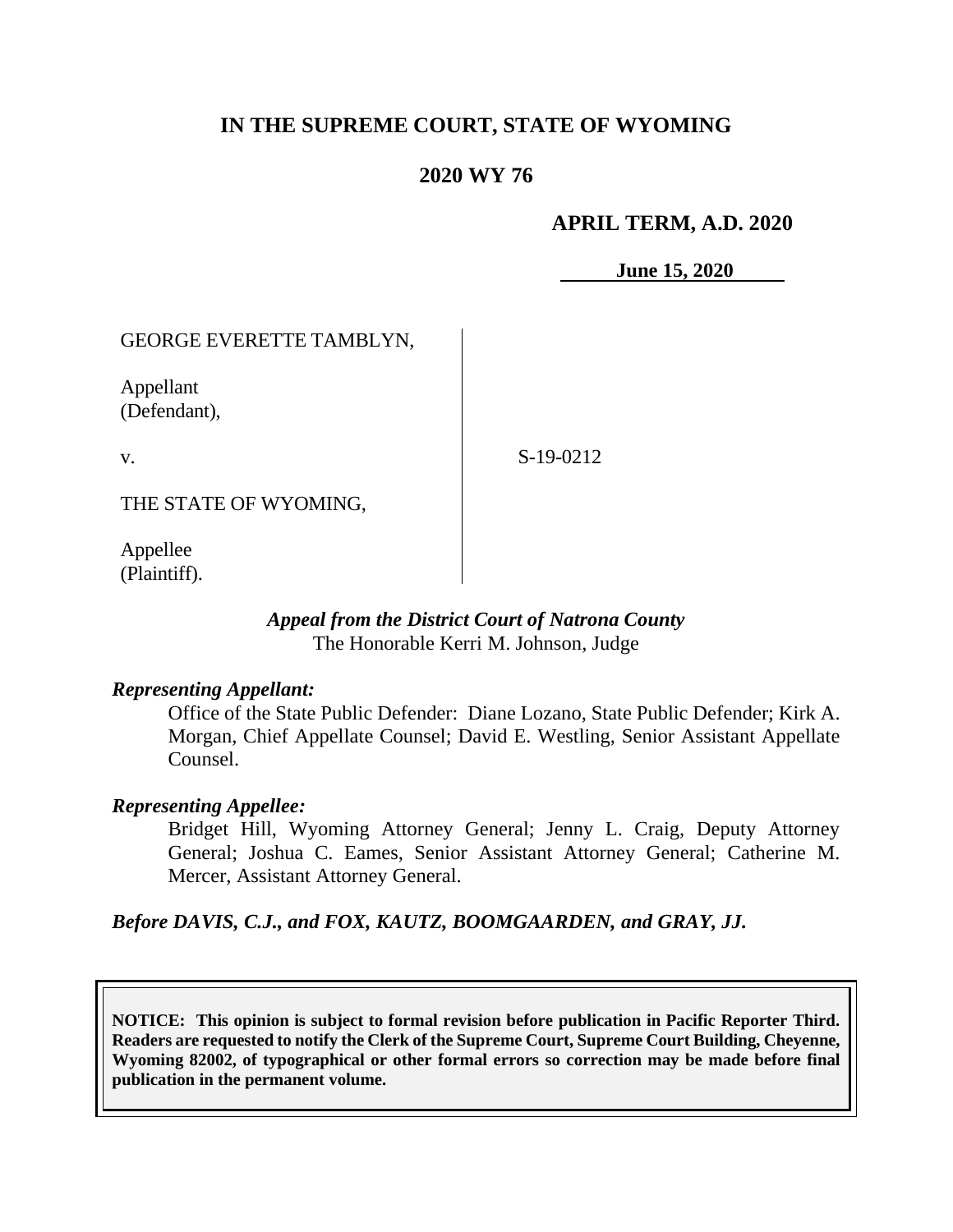## **KAUTZ, Justice.**

[¶1] The district court found George Everette Tamblyn guilty of second-degree sexual abuse of a minor, third-degree sexual abuse of a minor, and incest. Mr. Tamblyn argues the victim, his five-year-old daughter M.B. (six years old at the time of trial), was not competent to testify as a witness. He further asserts that due to her incompetency, as well as her behavior and refusal to answer questions at trial, he was denied his right to confront a witness against him in violation of the Confrontation Clause of the Sixth Amendment and Article 1, § 10 of the Wyoming Constitution. We affirm.

## **ISSUES**

[¶2] Mr. Tamblyn raises one issue, which we separate into two:

- 1. Did the district court abuse its discretion in finding the victim competent to testify as a witness?
- 2. Was Mr. Tamblyn denied his right to confront a witness against him in violation of the Sixth Amendment of the United States Constitution and Article 1, § 10 of the Wyoming Constitution?

## **FACTS**

[¶3] M.B. is the biological daughter of Mr. Tamblyn and Ella Baldwin. In February 2017, Ms. Baldwin was charged with child endangerment based on her use of methamphetamine. As a result, the Department of Family Services (DFS) took M.B. into protective custody. In January 2018, M.B. was living with her foster mother but was having unsupervised overnight visits with each of her parents.

[¶4] On January 10, 2018, M.B. told Ms. Baldwin that Mr. Tamblyn had "pulled his privates out of his pocket and showed it to her." The incident occurred on January 7, 2018, while M.B. was having an overnight visit at Mr. Tamblyn's house. Later that night, M.B. told her foster mother that Mr. Tamblyn had "made her touch his pee-pee." M.B.'s allegations were reported to DFS, which in turn reported them to the Natrona County Sheriff's office.

[¶5] The next day, January 11, 2018, Baleigh Hite conducted a forensic interview of M.B. at the Child Advocacy Project (CAP) center. The interview was videotaped. M.B. informed Ms. Hite that Mr. Tamblyn had showed her his "pee-pee" and told her she had to "suck it." When he said that, M.B. "did nothin" but did touch his "pee-pee" with her hand. When Ms. Hite asked M.B. what Mr. Tamblyn's "pee-pee" looked like, M.B. said it was "disgusting." She also said it felt "hot." Ms. Hite asked M.B. to draw a picture of Mr.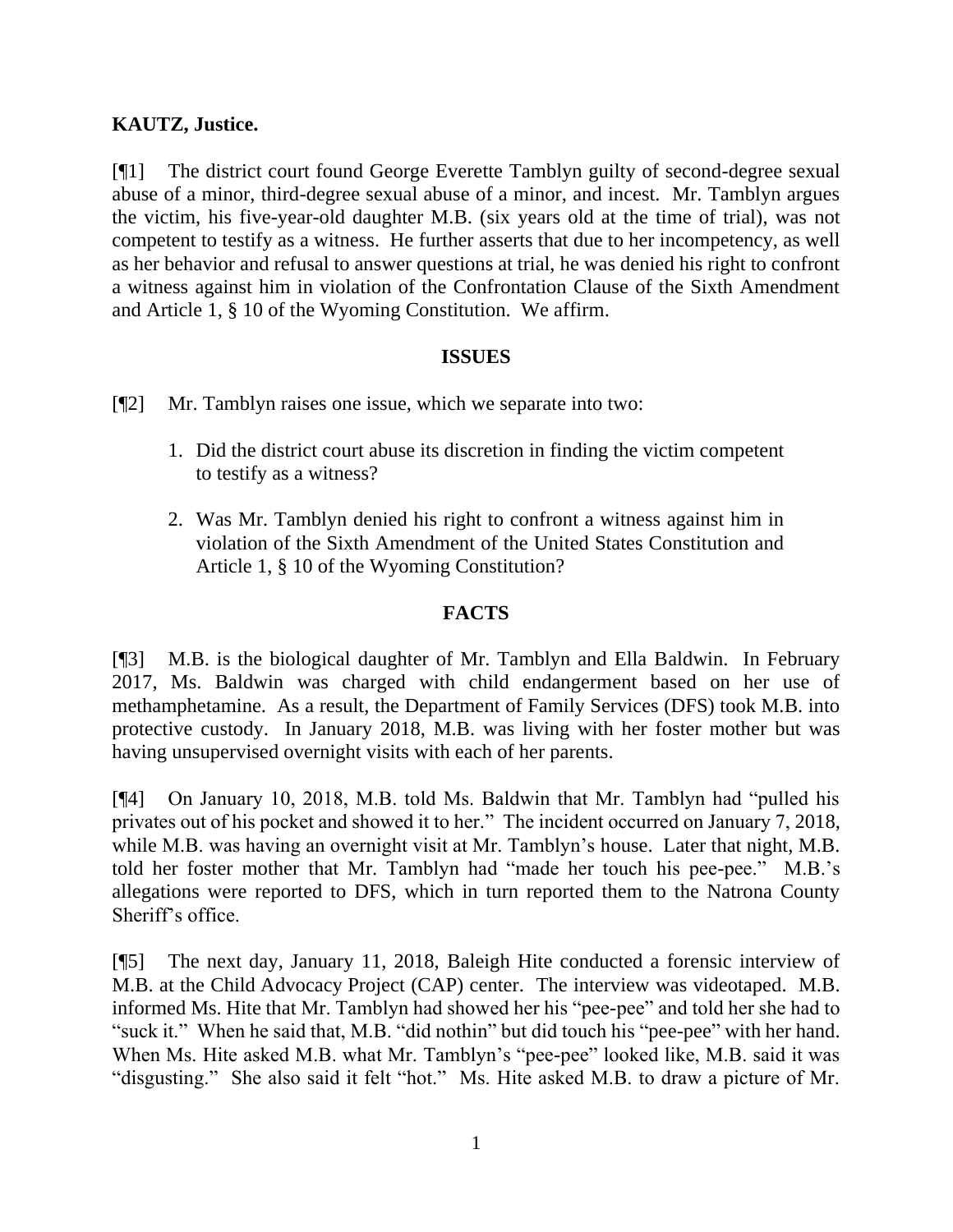Tamblyn's "pee-pee." M.B. drew an object resembling a penis and colored it red because, according to M.B., red means "super hot."

[¶6] M.B. told her counselor, Lauren Jackson, that Mr. Tamblyn showed her his private parts and she touched them. She also disclosed that (1) she showed Mr. Tamblyn her private parts, he liked it, and he kissed them; (2) Mr. Tamblyn "peed all over her hands" and it was "sticky and yellow and orange in color"; (3) Mr. Tamblyn asked her "to suck his privates," showed her how to do so by showing her "pictures on his phone of a little girl sucking privates," and M.B. sucked Mr. Tamblyn's penis; and (4) Mr. Tamblyn took a blue kitchen spoon and "put[] it down her butt." M.B. reported the abuse occurred in Mr. Tamblyn's living room and drew pictures of "her dad sitting in a recliner [with] his privates in his pocket being pulled out and [her] standing there" and her "sucking his penis." When Ms. Jackson showed M.B. a diagram of a male body and circled the penis, M.B. exclaimed, "that's yucky." When asked what she meant, M.B. responded, "daddy showed me that." M.B. told Ms. Jackson that Mr. Tamblyn's penis "felt hard, like his bone was coming out of his pee-pee" and his pubic hair was "brown like his hair." She also said she loved and missed her daddy and wished he would stop showing her his "damn privates" so she could be with him again.

[¶7] Natrona County Sheriff Officer Taylor Courtney interviewed Mr. Tamblyn on January 12, 2018. This interview was also videotaped. Mr. Tamblyn initially claimed his penis could have been "hanging out" of the fly of his pajama pants on the morning of January 7, while M.B. was having an overnight visit at his house. However, after being confronted with M.B.'s disclosures, including her description of his penis, Mr. Tamblyn eventually admitted M.B. had touched his penis twice while she was re-adjusting her position on his lap. He said the first time she touched his penis she did so over his clothing; the second time, however, she touched his bare penis. He initially claimed he did not have an erection at the time but later admitted it was possible he had a partial erection.

[¶8] Mr. Tamblyn was charged with one count of first-degree sexual abuse of a minor in violation of Wyo. Stat. Ann. § 6-2-314 (LexisNexis 2019) based on Mr. Tamblyn having placed his penis in M.B.'s mouth (Count 1); two counts of second-degree sexual abuse of a minor in violation of Wyo. Stat. Ann. § 6-2-315 (LexisNexis 2019) based on M.B. touching Mr. Tamblyn's penis with her hand and Mr. Tamblyn touching her genitals (Counts 2 and 3, respectively); one count of third-degree sexual abuse of a minor in violation of Wyo. Stat. Ann. § 6-2-316 (LexisNexis 2019) based on Mr. Tamblyn having taken immodest, immoral or indecent liberties with M.B. (Count 4), and one count of incest in violation of Wyo. Stat. Ann. § 6-4-402 (LexisNexis 2019) (Count 5). Prior to trial, Mr. Tamblyn requested a hearing to determine whether M.B. was competent to testify. The district court held a hearing and found M.B. competent.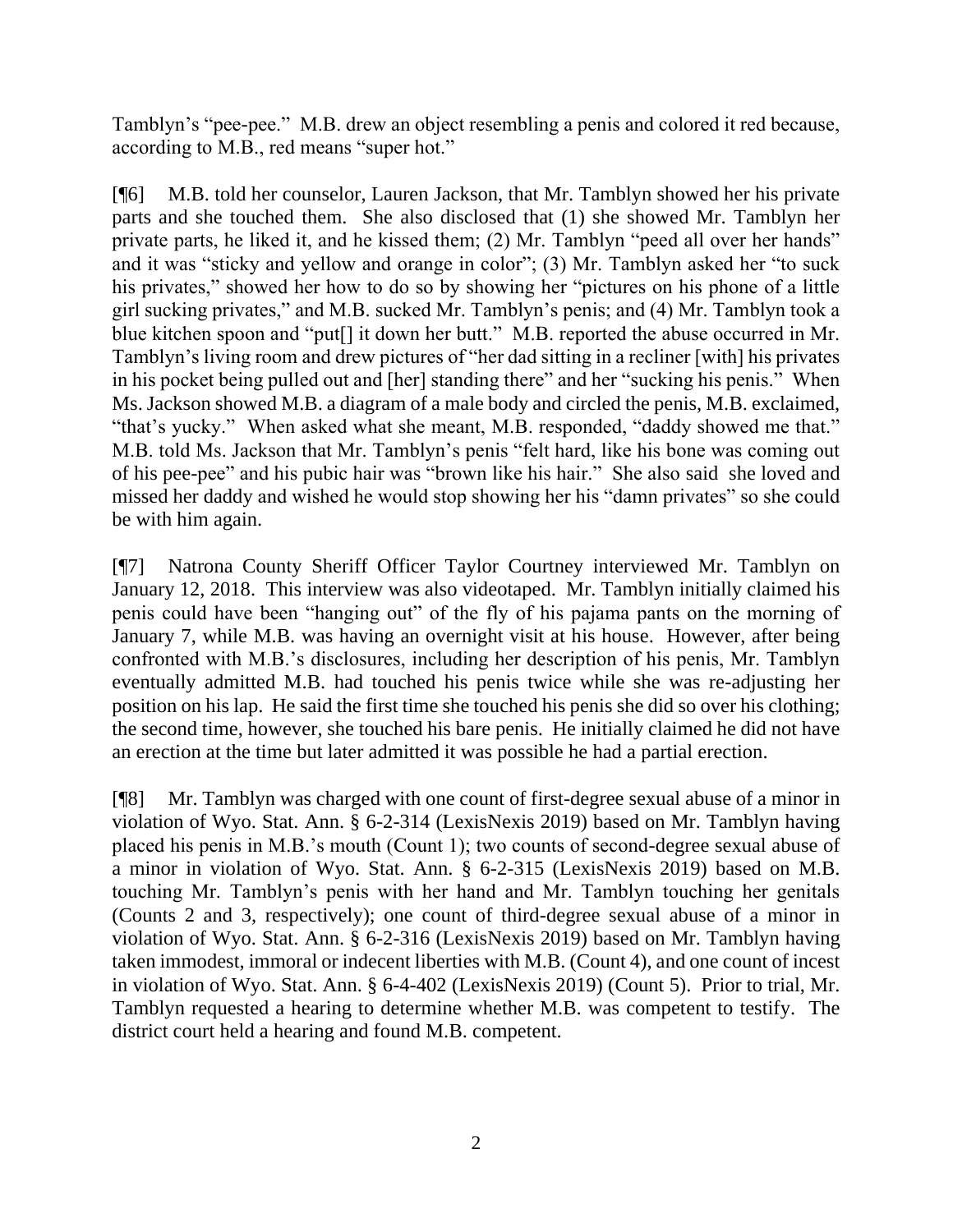[¶9] Mr. Tamblyn waived his right to a jury trial. At the bench trial, M.B. did not testify that she touched Mr. Tamblyn's penis, only that he showed it to her. However, Ms. Baldwin, M.B.'s foster mother, Ms. Hite and Ms. Jackson testified to what M.B. had reported to them, including that Mr. Tamblyn had shown M.B. his penis and she had touched it. Officer Courtney relayed Mr. Tamblyn's admission that M.B. had touched his penis twice. Mr. Tamblyn's probation officer recounted her conversations with him in late January in which he said M.B. touched his penis with her foot and he would sometimes get a "tickle or start[] getting an erection" when M.B. would sit on his lap and wiggle around. Portions of the videos of the CAP interview and Officer Courtney's interview with Mr. Tamblyn were played for the court.

[¶10] S.H., Mr. Tamblyn's niece, testified he inserted his fingers into her vagina and "fingered her" on two different occasions in 2002, when she was 8-9 years old. After the first incident, he told her that if she used lotion , next time it would not hurt. S.H. reported the abuse in 2011. Casper Police Officer Joey Wilhelm testified he interviewed Mr. Tamblyn in 2011 and Mr. Tamblyn admitted during that interview that he rubbed S.H.'s vagina once and inserted his finger into her vagina twice. This interview was recorded and played for the court at trial. $<sup>1</sup>$ </sup>

[¶11] At the close of the State's evidence, Mr. Tamblyn moved for a directed verdict on all counts. The State conceded there was no evidence other than M.B.'s counseling records supporting Counts 1 and 3 (Mr. Tamblyn placing his penis in M.B.'s mouth and touching her genitals, respectively), and those counts should be dismissed. The district court agreed and dismissed those counts but denied Mr. Tamblyn's motion as to the remaining counts. At the close of the evidence, the court found Mr. Tamblyn guilty of Counts 2, 4 and 5. Because Mr. Tamblyn had previously pled no contest to second-degree sexual assault of a minor based on his abuse of S.H., the district court sentenced him to a mandatory sentence of life imprisonment without the possibility of parole on Count 2. *See* Wyo. Stat. Ann. § 6-2-306(e). The district court also sentenced him to 10-15 years imprisonment on each of Counts 4 and 5. All sentences were ordered to run concurrent to each other. Mr. Tamblyn timely appealed.

### **STANDARD OF REVIEW**

[¶12] We review a district court's competency determination for an abuse of discretion. *Young v. State*, 2018 WY 53, ¶ 14, 418 P.3d 224, 227 (Wyo. 2018). "Determining whether the trial court abused its discretion involves consideration of whether the court could reasonably conclude as it did, and whether it acted in an arbitrary and capricious manner." *Id.* (quotations omitted). With respect to child witness competency determinations,

<sup>&</sup>lt;sup>1</sup> S.H. and Officer Wilhelm's testimony was admitted pursuant to Wyoming Rule of Evidence 404(b) to show motive, intent, and absence of mistake. Mr. Tamblyn does not challenge the admission of this testimony on appeal.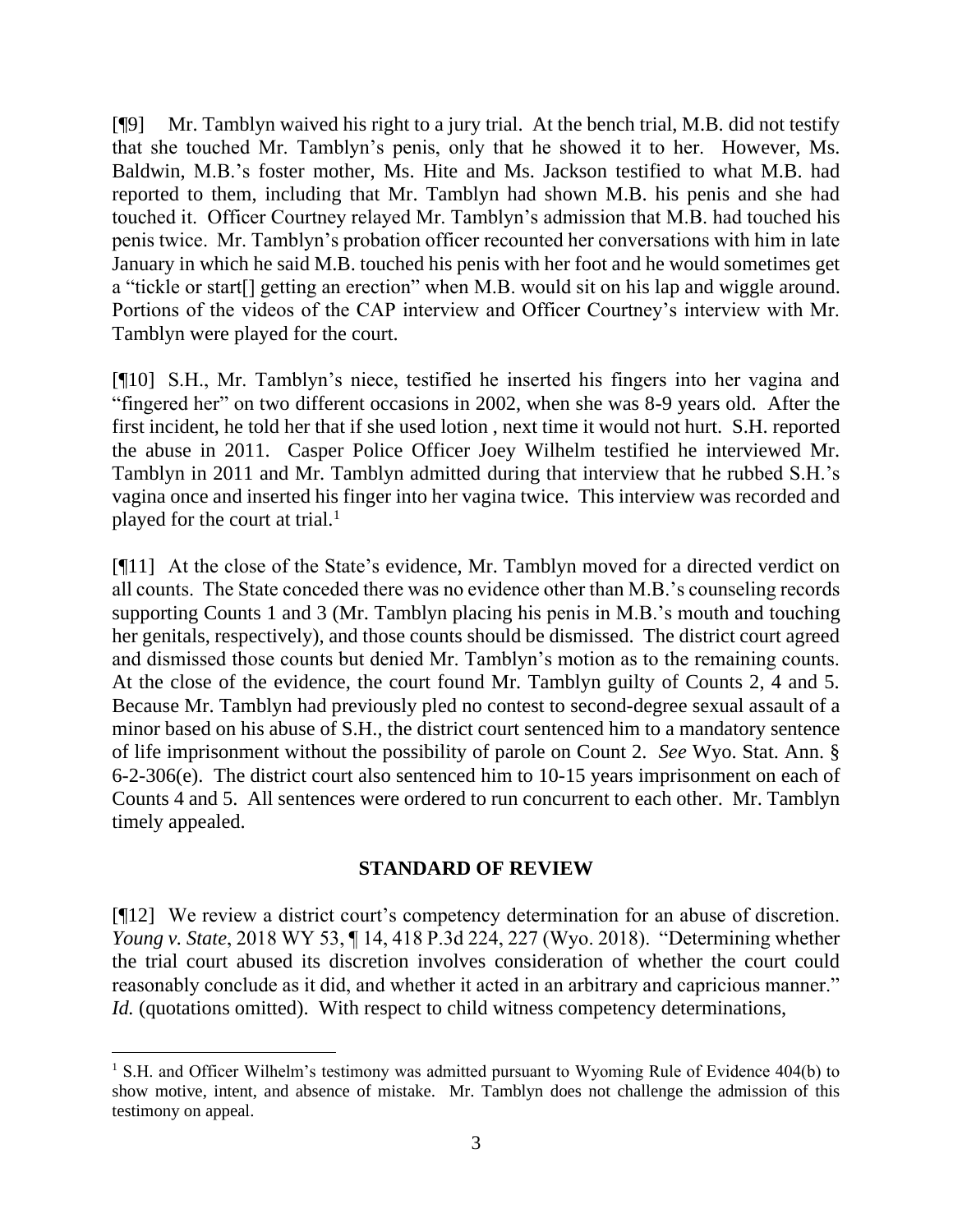"[w]e do not presume to place ourselves in the shoes of the trial court in these cases by reading a cold record. The trial court sees the witness' facial expressions, inflections in her voice and watches her mannerisms during examination. These observations are a vital part of the ultimate ruling on competency."

*Id.*, ¶ 14, 418 P.3d at 227-28 (quoting *Gruwell v. State*, 2011 WY 67, ¶ 25, 254 P.3d 223, 231 (Wyo. 2011) and *Seward v. State*, 2003 WY 116, ¶ 32, 76 P.3d 805, 819 (Wyo. 2003)).

[¶13] Mr. Tamblyn's Confrontation Clause argument is a question of law reviewed de novo. *Schmidt v. State*, 2017 WY 101, ¶ 22, 401 P.3d 868, 878 (Wyo. 2017) (citing *Bruce v. State*, 2015 WY 46, ¶ 19, 346 P.3d 909, 916 (Wyo. 2015)). *See also, Bush v. State*, 2008 WY 108,  $\P$  48, 193 P.3d 203, 214 (Wyo. 2008) ("Issues arising under the constitution are questions of law which we review *de novo*.") (citing *Hannon v. State*, 2004 WY 8, ¶ 11, 84 P.3d 320, 328 (Wyo. 2004)).

### **DISCUSSION**

[¶14] Mr. Tamblyn argues the district court abused its discretion in finding M.B. competent to testify. He also contends that due to her incompetency, as well as her behavior and refusal to answer questions at trial, he was denied his right to confront her as a witness. Because both arguments are based on M.B.'s testimony at the competency hearing and bench trial, we recount that testimony prior to addressing the issues, with particular emphasis on her testimony and behavior at trial.

### *M.B.'s Testimony at the Competency Hearing*

[¶15] At the start of the competency hearing, the district court asked M.B. her name. She did not immediately respond and hid under the witness table. The court asked M.B. to sit in the chair, which she did. M.B. eventually told the court her name,  $2$  her age, her birthdate, and that she was in kindergarten. When the court asked her where she went to school, M.B. responded, "Lincoln Kindergarten," then "Lincoln High School," and told the court she was in fourth grade, then second grade. M.B. named her teacher and told the court she "play[s]" and does "everything that's fun" at school. She said she could count to 100 and recited her ABCs for the court. M.B. said she had a little brother, a "mean sister" who "lies," and provided their names. She said her mother would have to tell the court where she lived because "I never know where I live." She said she had lived with her mother for "[a] hundred years." M.B. provided the court her mother and father's names ("Ella

<sup>&</sup>lt;sup>2</sup> M.B. was referred to by her nickname throughout the competency hearing and bench trial. We will refer to her as M.B.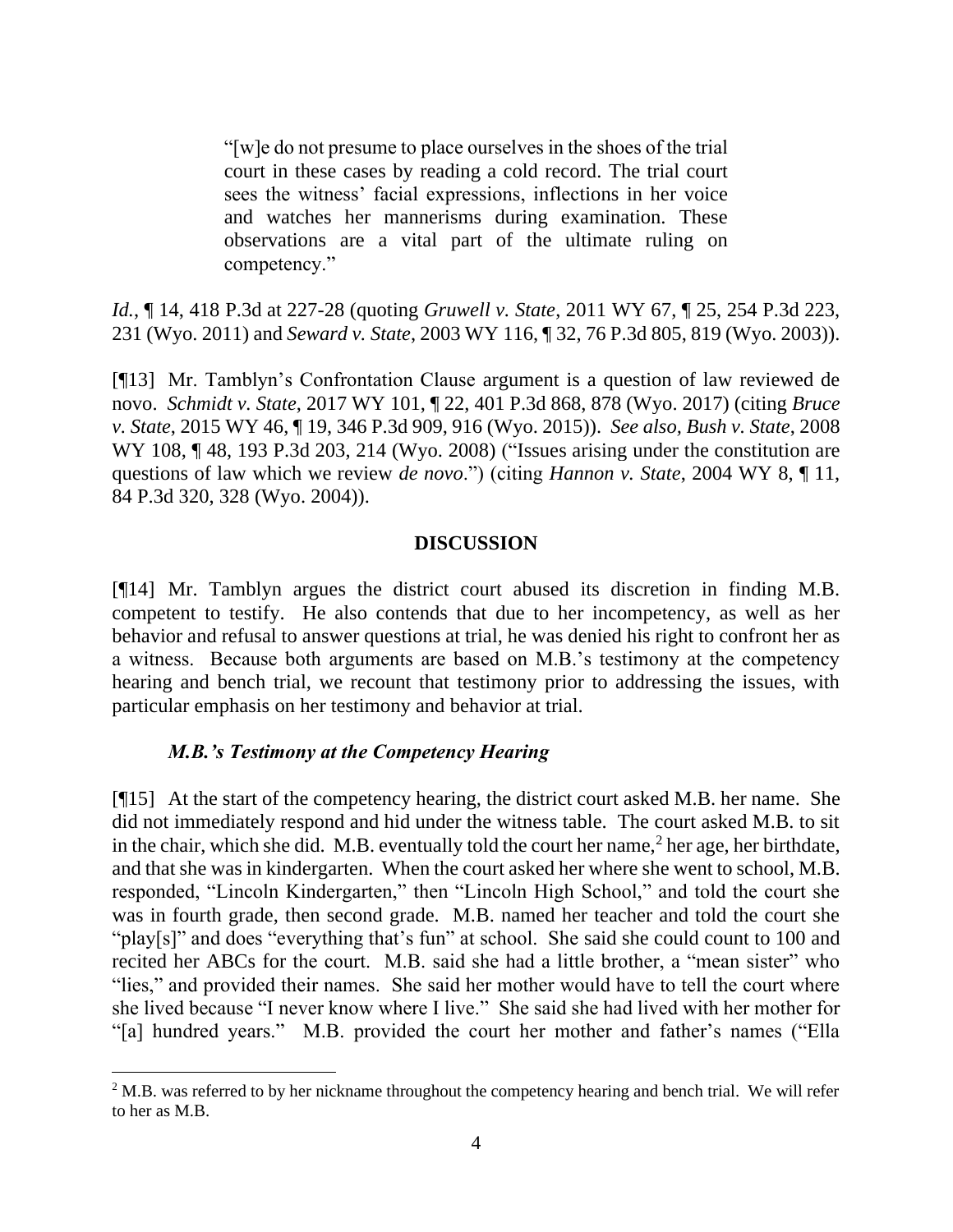Baldwin" and "George"). She stated her mother was in the courtroom but her father was not there as "[t]he guy" in the orange clothes was "not actually [her] dad" because "her daddy does not have orange clothes."

[¶16] When asked if she knew what a lie and the truth are, M.B. said yes and provided examples of each. M.B. also provided the court with both a truth and a lie about the colors of the courtroom. She told the court it was not right to lie and if one lies, "You get in trouble. If you're a grownup and say a lie, . . . you go in jail" and if she lies, she "get[s] in trouble by . . . [her] teacher or . . . mommy . . . [o]r . . . aunt or . . . uncles." The court told M.B. "we always have to tell the truth in court" and asked her, "Do you promise if you're sitting in that chair, that you'll tell the truth?" M.B. replied, "Yep." M.B. then explained she had seen a person raise his hand in a movie and tell a lie and that "wasn't right." M.B. stated if she had to raise her hand and promise to tell the truth, she would. She also said, "If you lie, that's wrong. If you tell the truth, . . . that's right."

[¶17] M.B. told the court her "daddy's house" is "far away in the mountains" and she was there "[a] long, long time ago when [she] was 3." Later, she said she lived with her father when she was 5. When she was at his house, she played video games, blocks, Paw Patrol, and tag and had her own "pretty" bedroom which was "[r]ainbow" colored. She described the rooms in the house and named the types of furniture in the living room. She said "Whitley" also lived there; she described Whitley as "[her] dad's boyfriend." She also told the court what presents she received for her last birthday, the names of her friends, and that she went to preschool prior to kindergarten.

[¶18] At the conclusion of questioning, the court asked M.B., "Is there anything else you want to tell me?" M.B. replied, "Yeah. It's about my daddy. My daddy showed me his private parts because he put it out of his pocket. He told me to suck it. And he got in jail, but I actually think he's actually not here yet. I think he's not actually coming here."

[¶19] The district court acknowledged M.B. had provided "some problematic answers" and had a "nervous energy" but decided she was competent to testify. It concluded each of the factors we identified in *Larsen v. State*, 686 P.2d 583, 585 (Wyo. 1984), was satisfied: (1) M.B. understood the obligation to speak the truth on the witness stand because she indicated she knew the difference between the truth and a lie, gave examples of each, stated it was wrong to lie, described the consequences of lying, and promised to tell the truth; (2) she had the mental capacity at the time of the occurrence to receive an accurate impression of it as she testified to the time she stayed with her father, described his house and the living room where the sexual abuse allegedly occurred, recalled there being a chair in the living room and games at his house, and recalled being in preschool prior to kindergarten; (3) she had a memory sufficient to retain an independent recollection of the occurrence as evidenced by her spontaneous recount of the allegations; (4) she had the capacity to express in words her memory of the occurrence; and (5) she was able to understand and answer questions.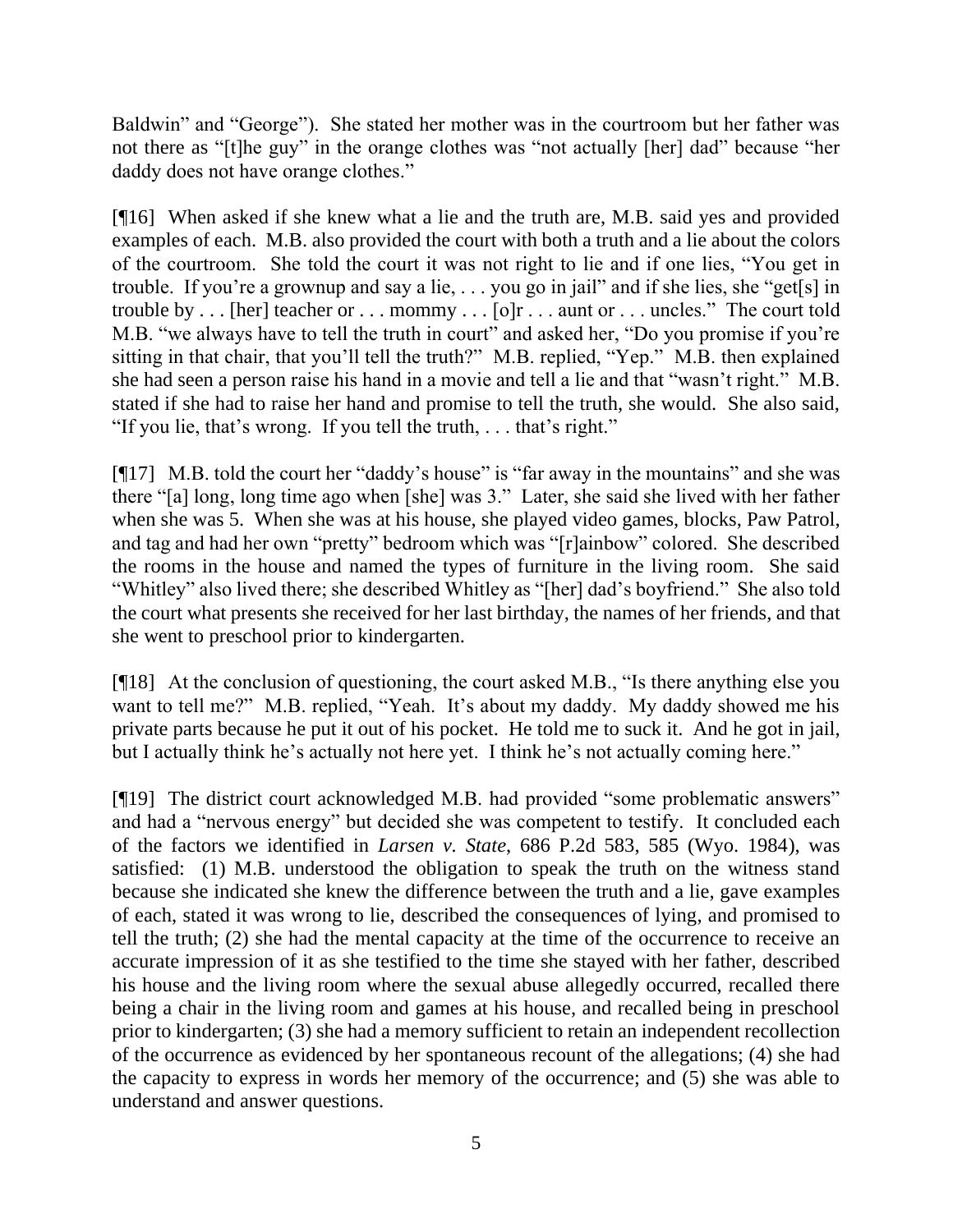### *M.B's Testimony at Trial*

[¶20] The district court asked M.B. to raise her right hand and administered the oath to her. In response, M.B. stated, "I don't want to. I want to play with the --." The court asked her again if she promised to tell the truth and prompted her to answer the question "yes" or "no"; this time, M.B. responded, "Yes."

[¶21] During direct examination, M.B. provided her name, said she lived with "Ella Baldwin" and told the court she was "[s]ix." She testified she did not have any brothers, sisters or pets and liked to "[c]olor and play." She reported she was in school at "Lincoln Elementary" and she liked school but did not know what she liked best about it. She said she did not know what she was there to talk about. The prosecutor asked her if she "[has] visits with [her] dad right now." M.B. initially responded, "[y]eah," but then clarified that the last time she visited her dad was "[a] long, long time ago." When asked if she knew why she could not see her dad right now, she responded, "[b]ecause he showed me his private parts." The prosecutor asked what "people do with the private part;" M.B. replied, "He pulled it out of his pocket because he had a hole in his pocket." The prosecutor asked M.B. whether the private part is "the part people go to the bathroom with"; she said, "Yep." The prosecutor asked her what her dad said when "he pulled it out of his pocket." M.B. responded, "He showed me pictures and he showed me -- and he telled me to suck it." [Id.]. When asked what she did when he told her that, M.B. said, "I did nothing. I just stared at him, like, are you even kidding me." M.B. told the prosecutor it happened "[i]n my daddy's house" and "Whitley and [her] baby sister" also live there. When asked if she remembered talking with "a lady named Baleigh and telling her that you touched it," M.B. shook her head no. The prosecutor had no further questions.

[¶22] As defense counsel began cross-examination, M.B. said, "I want my daddy." Because M.B. was "obviously upset" and needed "a chance to recover," defense counsel requested a recess; the district court took a 15-minute break. After the break, the district court stated M.B. could come forward. M.B. responded, "Daddy, daddy." After the court confirmed M.B. still promised to tell the truth, the following exchange occurred between defense counsel and M.B., while M.B. was playing with a stuffed animal:

> Q. Hello, [M.B]. Hi. Remember who I am? Did [the prosecutor] just introduce me to you? Is that a monkey or a dog?

- A. Dog. Yip yip.
- Q. Dog. The dog goes yip yip?
- A. (Making dog sounds.)
- Q. [M.B.], do you have a favorite color?
- A. Huh-uh.
- Q. No? Not a favorite color at all?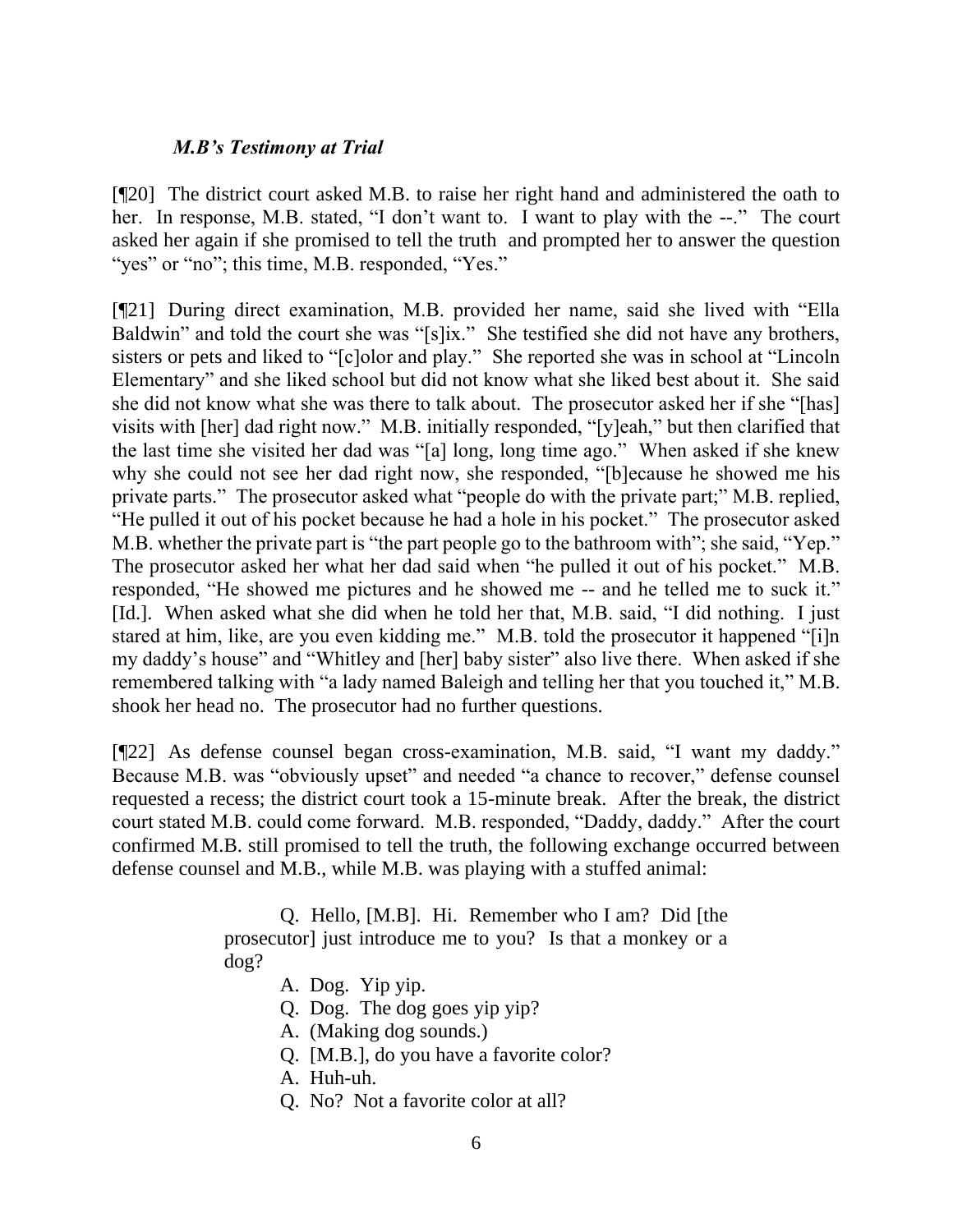A. Huh-uh.

Q. Okay. Where do you live?

A. (Making dog sounds.) CY -- CY Apartments, my dog says.

Q. What did your dog say?

A. CY apartments, my dog said.

. . . .

Q. And who do you live with?

A. (Making dog sounds.) My dog said Ella Baldwin.

Q. Who is Ella Baldwin?

A. (Making dog sounds.) My dog said my mom.

Q. Oh, okay.

A. It's not my name, but my dog said it -- my mom, but it's not my dog's mom.

Q. Oh. Does your dog have a mom?

A. Yeah. You want to know who?

Q. Yes.

A. (Making dog sounds.) My dog said me.

Q. You're your dog's mom?

A. Uh-huh.

Q. Are you a good mom?

A. Yeah, and I miss my daddy and I wanted to give him hugs.

Q. Okay. I understand that. [M.B.], did someone tell you that you should say you live with Ella Baldwin?

A. (Nodding head.)

Q. Who told you that?

A. (Raising dog up.)

Q. Your dog told you that you should say you live with Ella Baldwin?

A. (Nodding head.)

Q. Did somebody tell you that while you were getting ready for speaking here today?

A. (Raising dog up.)

Q. Your dog. Ah. [M.B.], do you need to take another break? Are you trying to take your necklace off?

A. I'm trying to make it easier so my daddy can remember I'm his kid.

Q. Are you afraid he's forgotten that?

A. Because I have earrings and a necklace on.

Q. How will that make a difference, [M.B.]?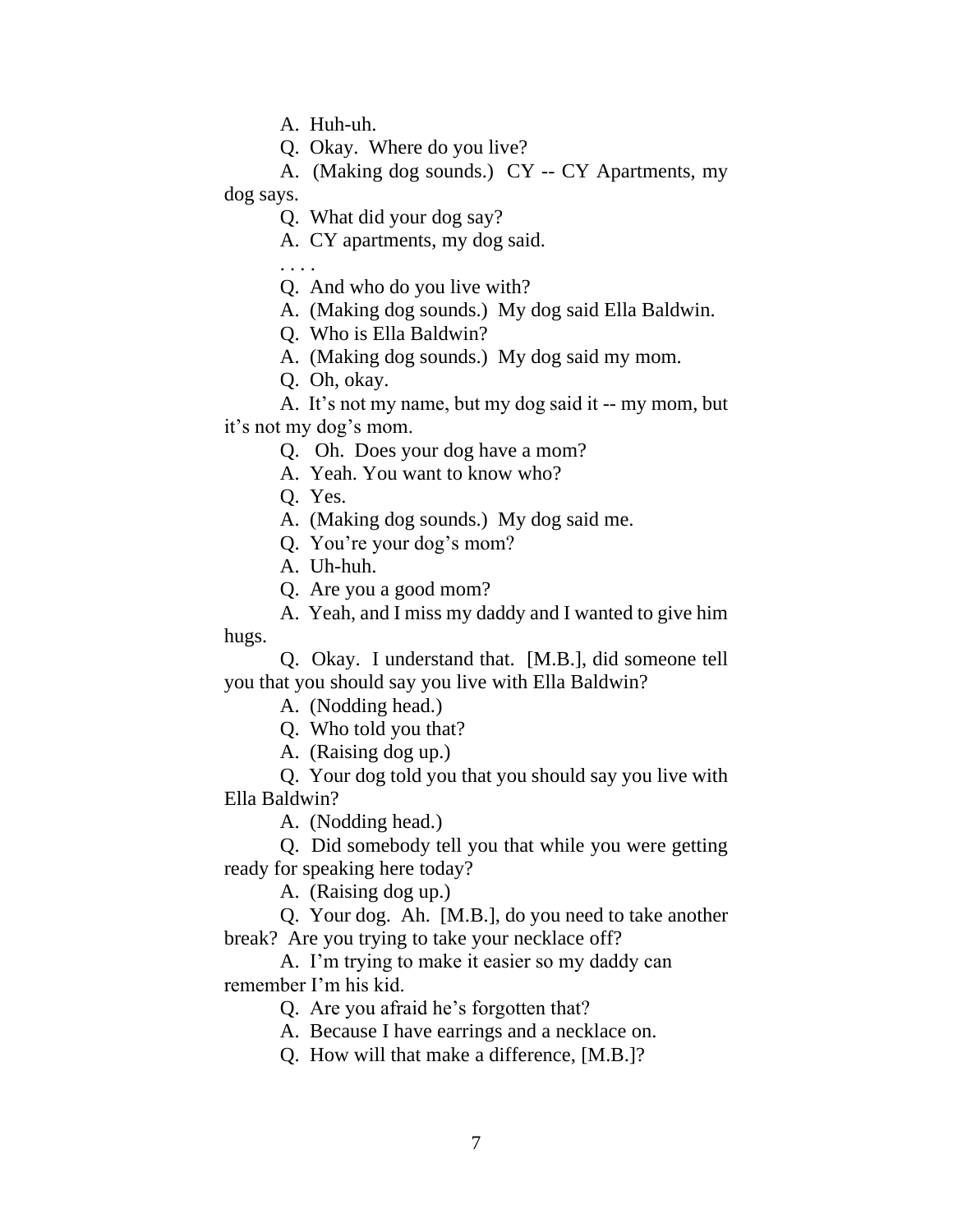With M.B.'s permission, defense counsel removed her necklace. Once he did so, M.B. went under the witness table.

[¶23] Because M.B. "obviously [did] not want to sit in the chair," the court took a break and had the State call its next witness. After the witness's testimony and a lunch break, M.B. returned to the stand. Defense counsel proceeded to ask M.B. a series of questions about where she lived. M.B. said she had "just lived in two places"—"[t]he CY apartments [and] somebody's house that's named Richard"—and explained she and her mother moved to an apartment "because [Richard] was being mean" as he would not share his eggs with her. She said she was staying at the CY Apartments until "my mommy gets money to move." Defense counsel asked her if there was someplace she would want to move; M.B. responded, "I want to live into a rainbow house." When asked "Where is that?," M.B. said, "I have no clue." Defense counsel then asked her, "What's the rainbow house like?" M.B. responded, "[I]t's just the CY Apartments. I just wanted to move into a rainbow house. I just want it to be white so I can color -- so I can paint it all . . . rainbow."

[¶24] Defense counsel asked M.B. if she went to "Lincoln school" and the name of her teacher. M.B. responded she went to "Lincoln Elementary School[:] Kindergarten" and named her teacher. When asked whether she knew what the words "real" and "imaginary" mean, M.B. replied no. However, she knew what "true" meant and "what it means if something is not true" and gave examples of each, similar to those she provided at the competency hearing. She then said, "Bye-bye. See you later." Defense counsel then asked whether she ever stayed with her dad or went to his house. She initially said "[n]o" but then said, "I just miss Whitley and my baby sister and my daddy. I just miss living with him." She then told defense counsel she lived with her dad in the past and had her own room at his house, which "was white with -- I don't -- can't remember."

[¶25] Defense counsel asked M.B. if she had told a lot of people that she misses her dad. M.B. responded, "I only told my mommy." When asked what her mommy says when she says she misses her dad, M.B. replied, "[M]y mommy say you gotta deal with it because . . . he didn't do the right thing." M.B. clarified that her mother does not say what her dad did wrong and, when asked how often her mother says her dad did not do the right thing, M.B. responded, "I have no clue." Defense counsel asked M.B. why she could not live with her dad. M.B. responded, "Because he did something wrong." When asked if she had "talked to somebody about what he did" or with anyone prior to testifying, she said, "I only talked with my mommy." Defense counsel asked if she recalled when she first told her mother about what her dad had done; M.B. responded, "Yeah. Every day when I go to bed, I say, mommy, I miss my daddy." When asked "what does [your mommy] say when you say that," M.B. said, "I have no clue."

[¶26] Defense counsel asked M.B. whether her mother had told her to say she lived with "Ella Baldwin." M.B. replied, "It's only my puppy that said that." At this point, M.B. again retreated under the witness stand. After some prodding, M.B. returned to the chair.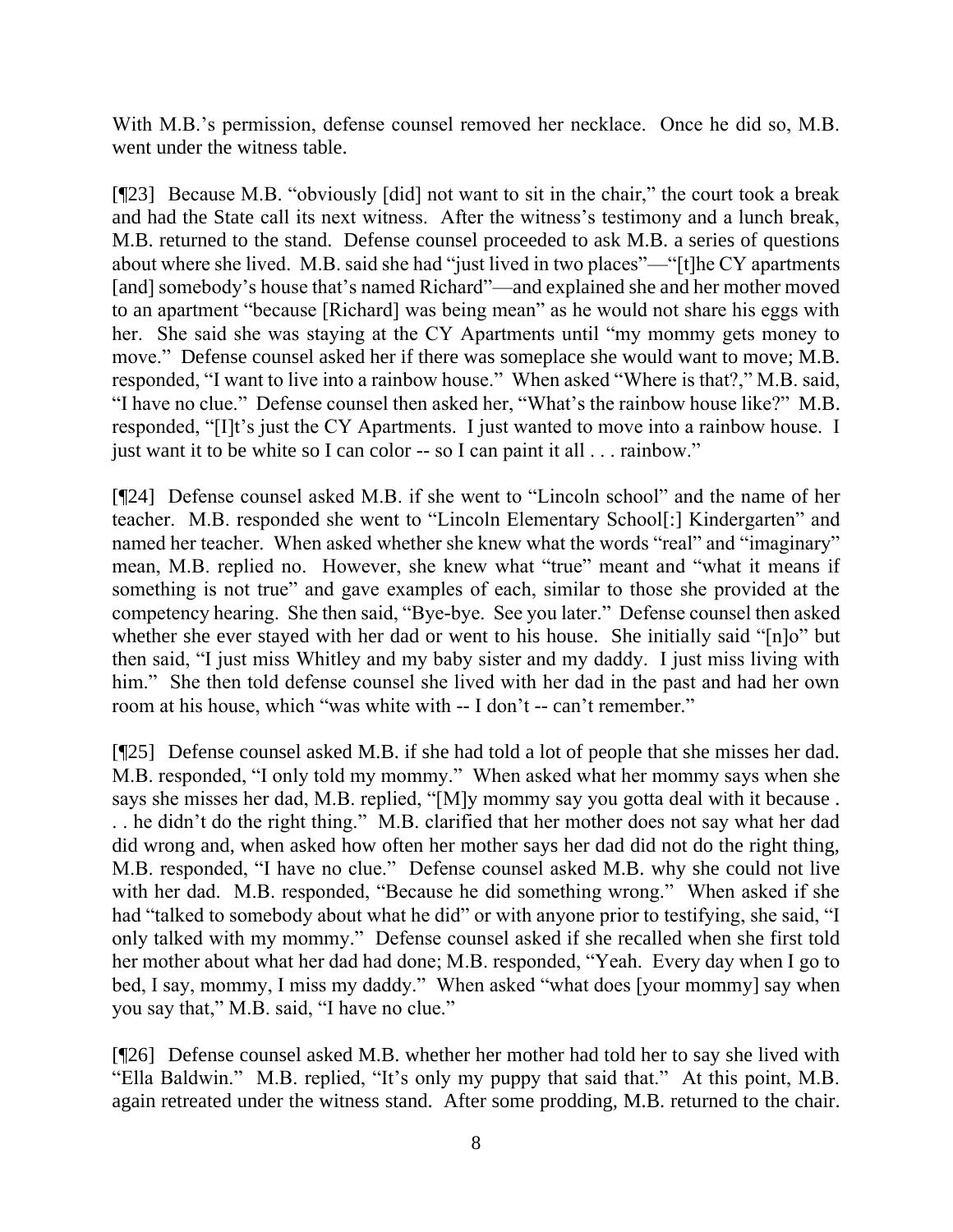Defense counsel then asked if she knew "Lauren Jackson" and if she recalled "talking to a lady named Baleigh." M.B. responded no to each inquiry. When asked what she did at her dad's house, M.B. replied, "Play." M.B. explained she played "bunnies in a cave" and then corrected herself, saying it was cats, not bunnies, and she "just pretended under [her] bed was their cave." She then volunteered that she missed that bed and still has the sheets and blankets. She told defense counsel she did not remember the last time she was at her dad's house but did remember him showing her pictures on his phone "[a] long time ago." She had "no clue" what kind of pictures.

[¶27] Defense counsel asked M.B. to identify a person in the courtroom. M.B. identified her "counselor, Miss Lauren." When asked whether her counselor had asked her about missing her daddy, M.B. did not initially respond. After the question was repeated, M.B. replied, "I have no clue." M.B. reiterated she had "only talked" with her mother about testifying. Defense counsel then asked her whether she had ever talked to "Mr. Taheri" or "Kevin" (the prosecutor) and whether she knew "Taylor" (presumably Officer Courtney). M.B. responded "I have no clue" to each question.

[¶28] Defense counsel again asked M.B. if her mother talks to her about "why you cannot see your daddy." At that time, M.B. hid under the witness stand and the court had to coax her to sit back in the chair. Defense counsel asked whether the question was a "hard question to answer." M.B. nodded her head yes. He then asked if she was "feeling real uncomfortable"; M.B. responded, "I'm feeling uncomfortable . . . with all these people around me . . . . I just want to get out of here." Defense counsel asked her again if her mother talks to her about why she cannot see her dad. M.B. initially nodded her head yes but then responded, "I have no clue." At this point, the following colloquy occurred between the court and defense counsel:

> [DEFENSE COUNSEL]: Your Honor, I'm not making a lot of progress here. I have a lot of other questions that I can ask. All I get is I have no clue, so no further questions. And I would leave it to the Court whether or not this testimony should stand.

> THE COURT: Well, you haven't asked her any substance about the allegations she said on direct, so you haven't attempted to get any answers out of her.

> [DEFENSE COUNSEL]: I asked her about the pictures that she said she didn't recall. I'll continue if the Court desires.

> THE COURT: Well, I just want to make sure that you have an opportunity that you've asked substantive questions, and then we can deal with whatever responses we get after that.

[¶29] Defense counsel resumed questioning M.B.: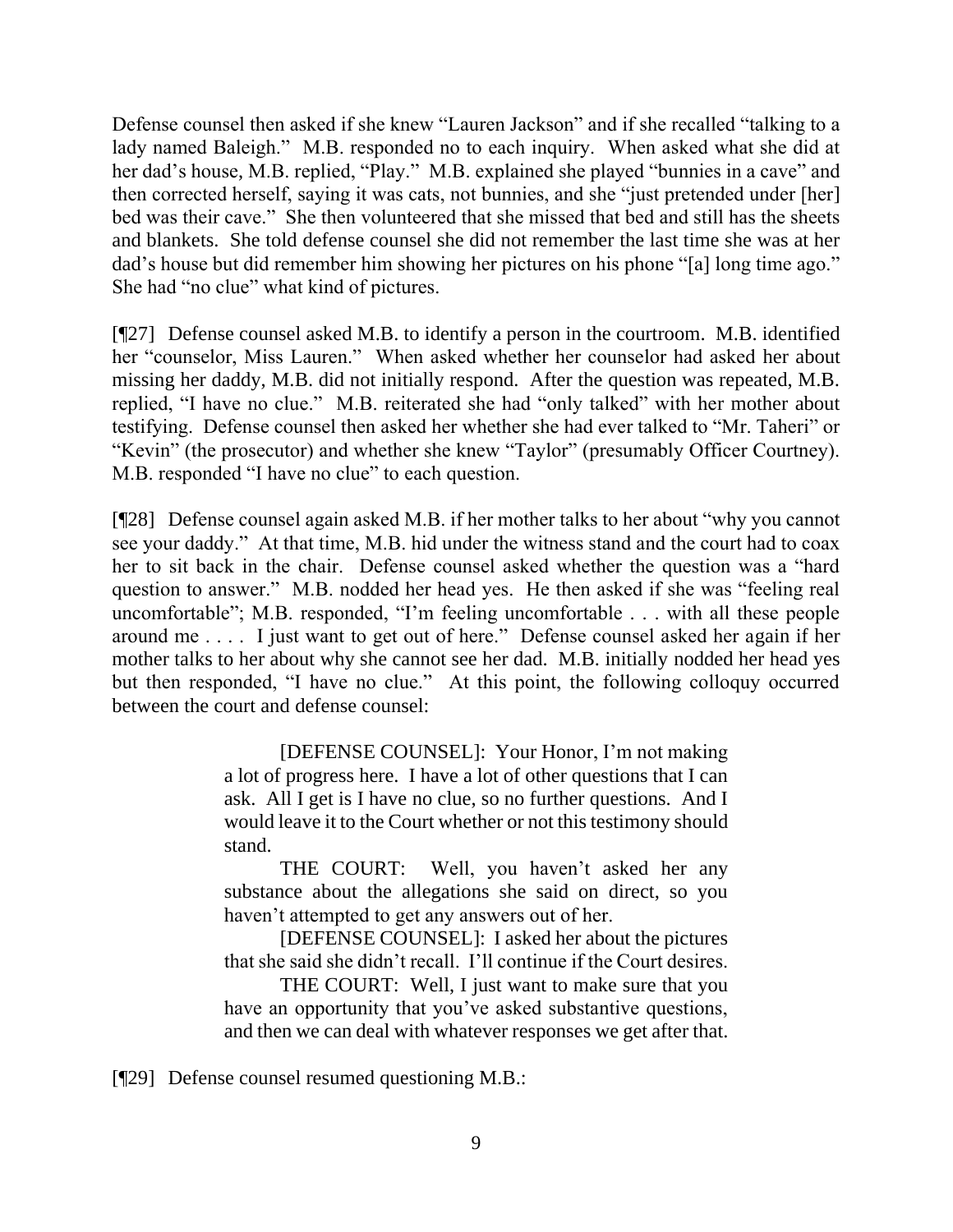Q. Okay. [M.B.], did anything happen the last time you went to see your daddy?

A. Today is the last time.

Q. What happened?

A. I have no clue.

Q. Why can't you go see your daddy?

A. Because -- because he did something wrong.

Q. Because he did something wrong?

A. He did something wrong.

Q. What did he do that was wrong?

A. I don't like to talk about [it] in front of these people that I don't know. I don't want them to know because --

Q. [M.B.], can you answer without speaking into the microphone? What did he do that was wrong? Don't talk into the microphone because I can't hear you. Just answer me.

A. I have no clue. Buzz, buzz, buzz, buzz, buzz.

[Defense Counsel]: Your Honor, I surrender.

The prosecutor did not have any redirect examination. When the court told M.B. she could step down, M.B. said, "And give my daddy a hug?" The court said, "Not today. I'm sorry."

[¶30] Defense counsel argued the district court should strike M.B.'s testimony. He claimed that although M.B. answered about a dozen of the State's questions, "it was pretty obvious that her answers were practiced," in particular, when she answered "Ella Baldwin," rather than "my mommy," when asked who she lived with. With respect to crossexamination, he argued that although she answered some questions, "every time we attempted to cross-examine her on relevant areas in this . . . case, she would deflect or didn't know." For instance, he attempted to ask her twice about her interview with Ms. Hite but she did not know "Baleigh." He also asked her about what her father did and "nothing on that." According to counsel,

> I believe I tried to do a cross-examination of her, and I don't believe she was available [for] a full cross-examination. She answered some questions, but there were areas where she would just shut down and not answer. . . . We worked too hard to get her to pay attention, and she was too selective on what she would talk about when she wasn't following a prepared script.

The district court decided M.B.'s testimony "wasn't very helpful" but "allow[ed] her testimony to stand."

[¶31] We now turn to Mr. Tamblyn's appellate arguments.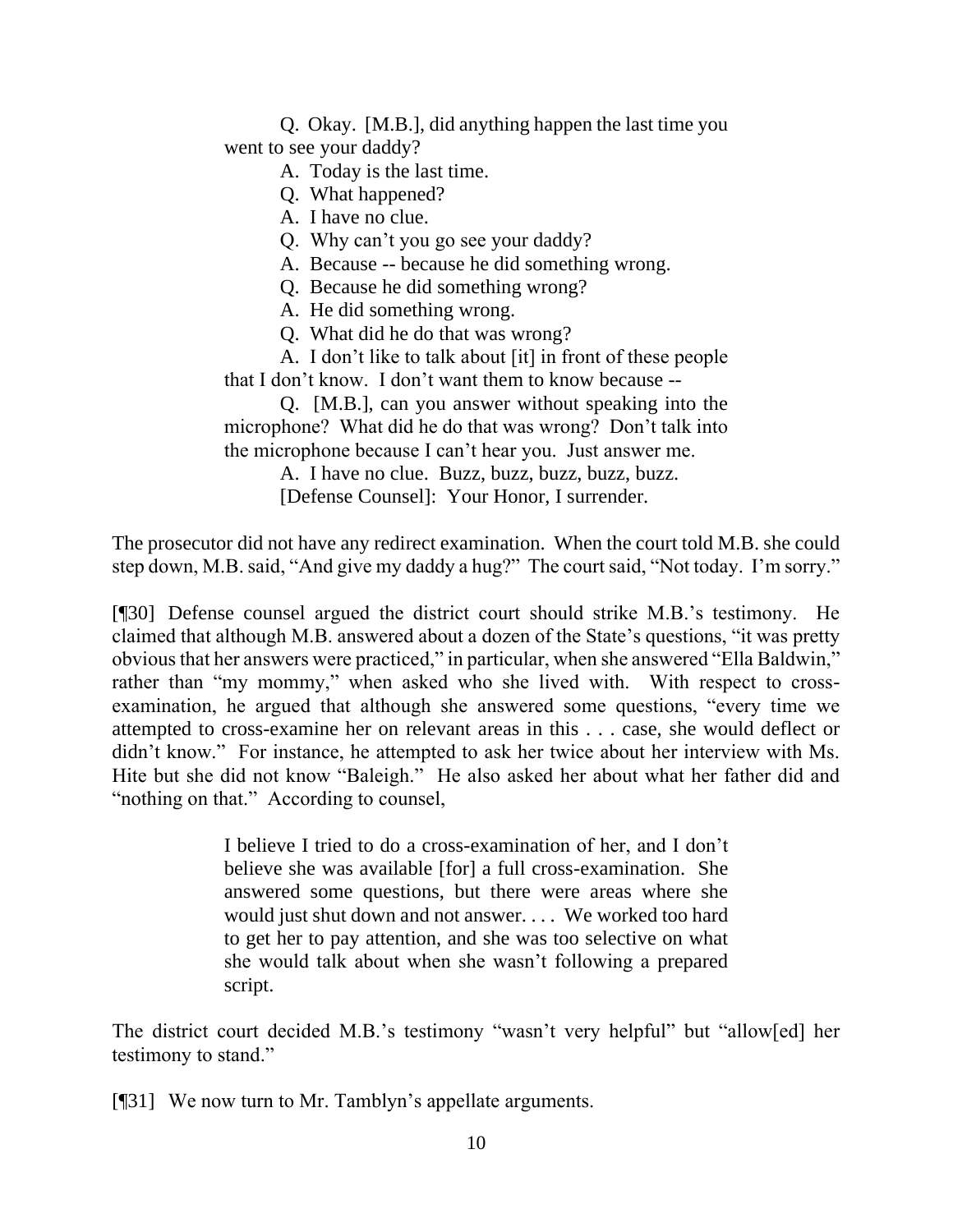## *1.**Did the district court abuse its discretion in finding the victim competent to testify as a witness?*

[¶32] "[Wyoming Rule of Evidence 601] presumes . . . 'every person is competent to be a witness except as otherwise provided in these rules.'" *Winters v. State*, 2019 WY 76, ¶ 16, 446 P.3d 191, 199 (Wyo. 2019) (quoting *Hutchinson v. State*, 2012 WY 155, ¶ 5, 290 P.3d 174, 176 (Wyo. 2012)). "Indeed, 'few persons are inherently incapable of testifying in some manner which is potentially useful.'" *Id*. (quoting *Larsen*, 686 P.2d at 585). "'A person is generally competent to testify if he can understand, receive, remember and narrate impressions and is sensible to the obligations of the oath taken before testifying.'" *Mersereau v. State*, 2012 WY 125, ¶ 6, 286 P.3d 97, 104 (Wyo. 2012) (quoting *Simmers v. State*, 943 P.2d 1189, 1199 (Wyo. 1997)). "[A] witness' intelligence, not his age, should guide a court in determining whether the witness is competent to testify." *Id*. (citing *Baum v. State*, 745 P.2d 877, 879 (Wyo. 1987)).

[¶33] In order for a child witness to be competent, the district court must decide the child has:

> (1) an understanding of the obligation to speak the truth on the witness stand; (2) the mental capacity at the time of the occurrence concerning which he is to testify, to receive an accurate impression of it; (3) a memory sufficient to retain an independent recollection of the occurrence; (4) the capacity to express in words his memory of the occurrence; and (5) the capacity to understand simple questions about it.

*Larsen*, 686 P.2d at 585 (quotations omitted). In reviewing a district court's competency determination, "we do not single out isolated statements, but look at the child's entire testimony in determining whether the district court properly ruled she could testify." *Young*, ¶ 15, 418 P.3d at 228 (citations omitted). A "child's statements need not be perfect for her to be considered competent." *Id*. (citations omitted).

[¶34] Mr. Tamblyn does not seriously dispute on appeal the district court's decision that M.B.'s testimony at the competency hearing satisfied the *Larsen* factors. Rather, he claims M.B.'s testimony and behavior at trial demonstrate she was not competent to testify. However, by the time she testified, the district court had already declared her to be competent. *See Griggs v. State*, 2016 WY 16, ¶ 24, 367 P.3d 1108, 1121 (Wyo. 2016) (rejecting Mr. Griggs' reliance on several inconsistencies in the victim's trial testimony as demonstrating the district court's pretrial competency ruling was error because "by the time the victim testified at trial, she had already been declared competent"); *Hutchinson*, ¶ 10, 290 P.3d at 178 (same). In any event, we see no abuse of discretion. Looking to her testimony in its entirety, she was competent to testify.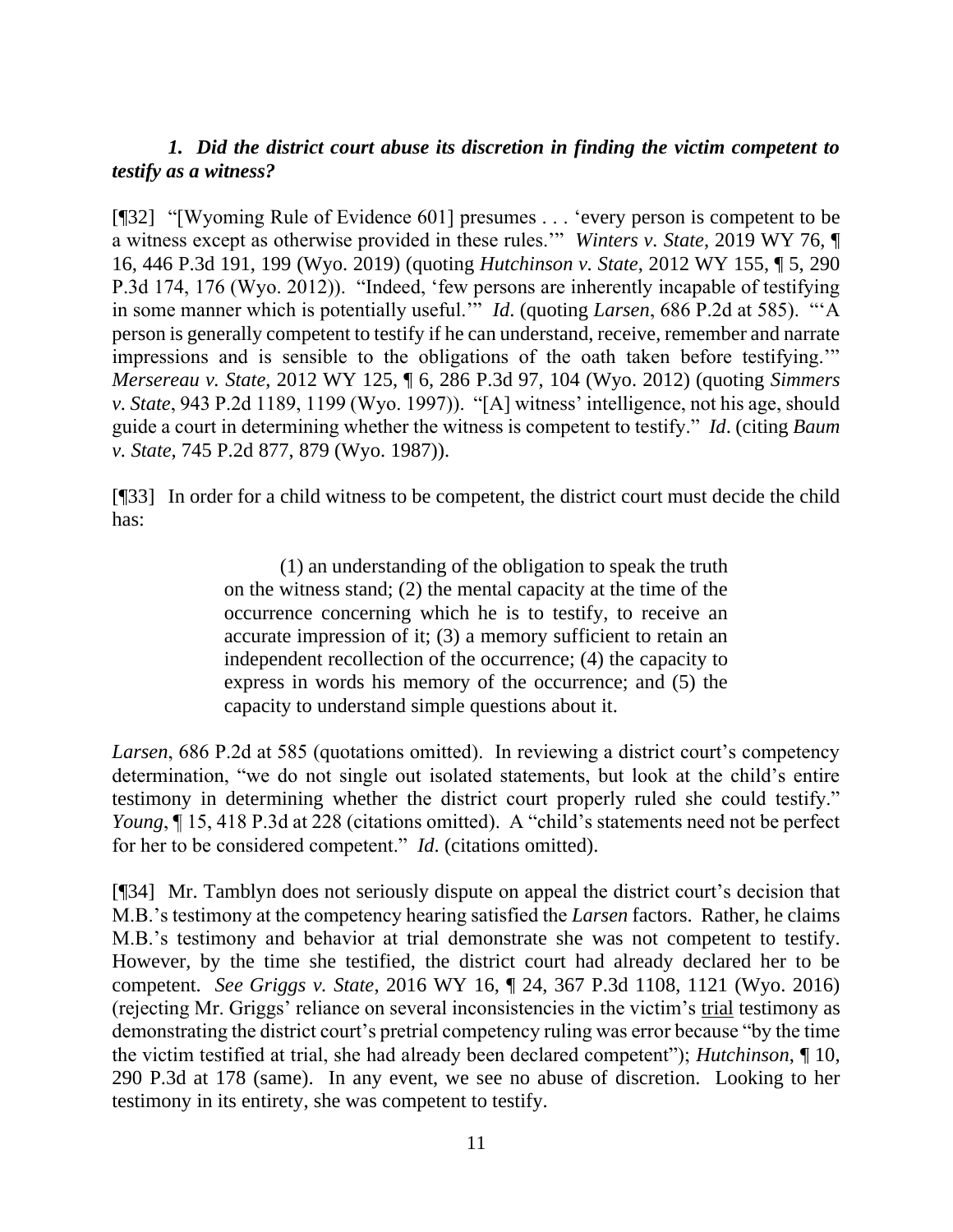[¶35] M.B. understood the obligation to tell the truth at trial. At the competency hearing, she stated she understood the difference between the truth and a lie, gave examples of each, described the consequences of lying, informed the court that you should tell the truth if you promise to do so, said lying is "wrong" and telling the truth is "right," and promised to tell the truth in the courtroom. At trial, M.B. swore to tell the truth. After the first break, she again agreed to tell the truth. Although she did not know the meaning of the words "real" and "imaginary," she did know what "true" and "not true" meant and gave examples of each. We have found the first *Larsen* factor to be satisfied in similar circumstances. *See Griggs*, ¶¶ 15-19, 367 P.3d at 1120 (first *Larsen* factor satisfied where victims distinguished between the truth and a lie, gave examples of each, and stated lying is wrong); *Sisneros v. State*, 2005 WY 139, ¶ 35, 121 P.3d 790, 801 (Wyo. 2005) (first *Larsen* factor satisfied where victim "indicated she understood [her] responsibility [to tell the truth while in court] and repeated numerous times that lying was 'bad'"); *Watters v. State*, 2004 WY 155, ¶ 18, 101 P.3d 908, 915 (Wyo. 2004) (first *Larsen* factor satisfied where witness "acknowledged that an oath was a promise to tell the truth and that she was willing to take one").

[¶36] M.B. had the mental capacity at the time of the abuse to receive an accurate impression of it. She testified at the competency hearing to the time she stayed with her father, described his house and its living room where the sexual abuse allegedly occurred, recalled there being a chair in the living room and games at his house, and recalled the gifts she had received for her birthday the previous year when the abuse had occurred and when she was still in preschool. At trial, she stated Mr. Tamblyn showed her his privates, it happened at his house, and "Whitley and her baby sister" also lived there. She told defense counsel what she played at his house, recalled her bed at his home, and stated she still had the sheets and blankets.

[¶37] M.B. had a memory sufficient to retain an independent recollection of the abuse, the capacity to express in words her memory of it, and the capacity to understand simple questions about it. At the competency hearing, M.B. told the court: "My daddy showed me his private parts because he put it out of his pocket. He told me to suck it." At trial, when the prosecutor asked her if she knew why she could not see her father right now, she responded, "[b]ecause he showed me his private parts." She also explained her father had showed her pictures and told her "to suck it" but she did not.

[¶38] Mr. Tamblyn claims M.B.'s actions at trial in hiding under the witness stand, testifying through her toy dog, and answering questions with "I have no clue" demonstrate she cannot meet the first *Larsen* factor. According to Mr. Tamblyn, M.B. "not only didn't understand the obligation to speak the truth on the witness stand. It was more basic than that. She didn't understand the need to sit on the witness stand." He also contends M.B's response of "I have no clue" to questions she should have known the answers to shows she cannot satisfy the third, fourth and fifth *Larsen* factors. We disagree.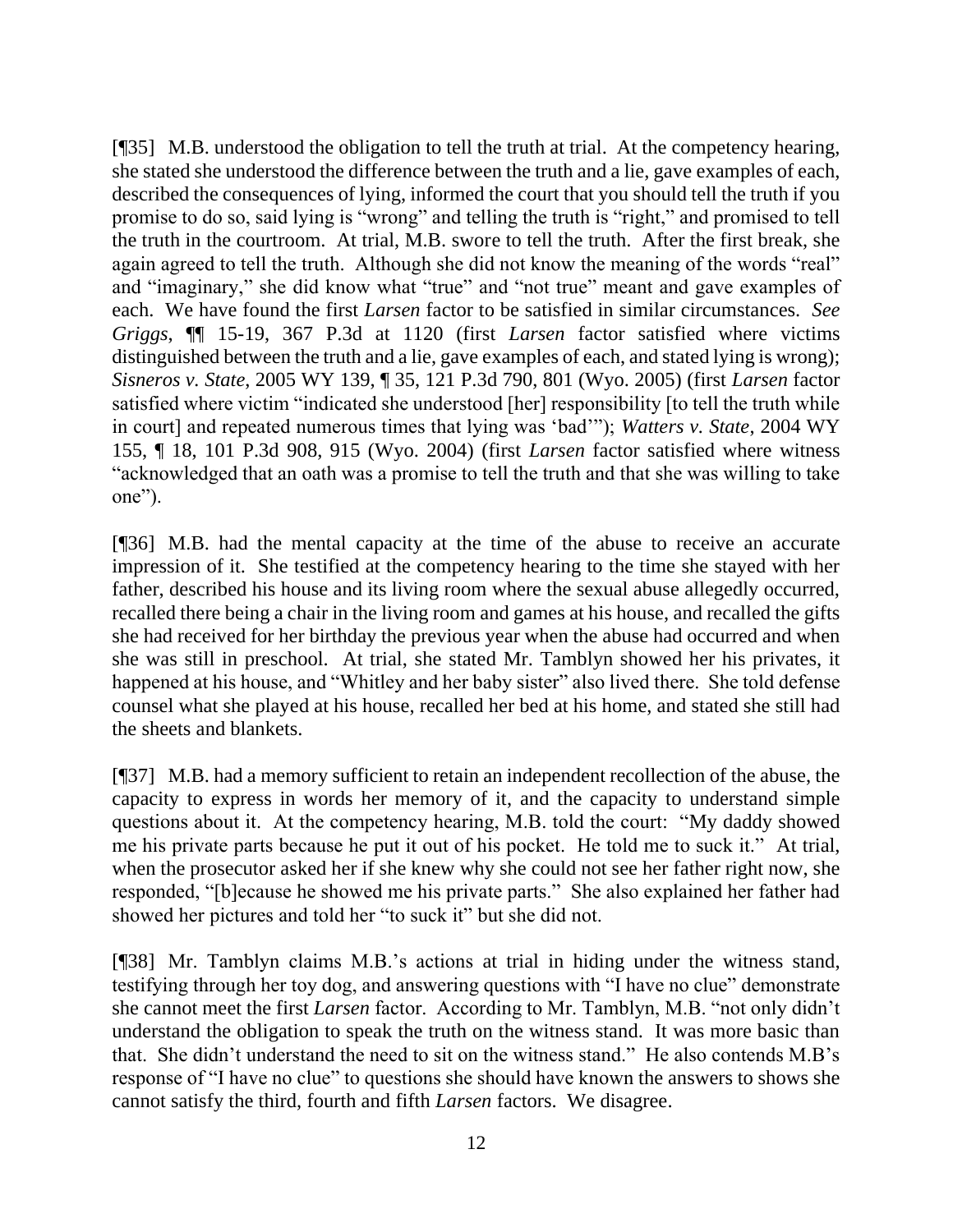[¶39] The record reveals M.B. hid under the witness table three times during trial. Considering these actions in light of her other testimony, as well as various comments from the district court and defense counsel, it is clear M.B. was uncomfortable discussing the abuse at trial. However, this does not indicate she did not understand the obligation to speak the truth at trial.

[¶40] M.B. answered several questions on cross-examination "through" a toy dog. While she claimed her dog had told her to say she lived with "Ella Baldwin," the other answers she provided "through" her toy dog were not patently false. In this respect, this case is unlike *Mersereau*, where the victim distinguished between the truth and a lie at the competency hearing but his testimony at the hearing and at trial demonstrated he did not understand the obligation to tell the truth at trial. *Mersereau*, ¶¶ 9-12, 286 P.3d at 104-05. In particular, he provided testimony concerning his family and pets he knew was not true, continued to provide untruthful testimony even after being reminded of the need to tell the truth, and commingled his imagination concerning his non-existent pets with the alleged abuse. *Id*.

[¶41] M.B. answered "I have no clue" to the following inquiries: (1) the location of the "rainbow house"; (2) how often her mother says Mr. Tamblyn did not do the right thing; (3) what her mother says in response when M.B. tells her each night that she misses Mr. Tamblyn; (4) what kind of pictures Mr. Tamblyn showed her on his phone; (5) whether her counselor had asked her about missing her dad; (6) whether she had ever talked to "Mr. Taheri" or "Kevin"; (7) whether she knew "Taylor"; (8) whether her mother talks to her about why she cannot see Mr. Tamblyn; and (9) what Mr. Tamblyn did that was "wrong." Her "I have no clue" response to these questions could mean one of three things, none of which rebut the district court's competency determination.

[¶42] First, it could indicate a genuine lack of knowledge. Indeed, there is no indication M.B. necessarily knew the location of the "rainbow house" or how often her mother told her Mr. Tamblyn did not do the right thing. It is also unclear whether M.B. knew to whom defense counsel was referring when he named "Mr. Taheri," "Kevin," and "Taylor," and the record does not reveal any attempt by defense counsel to provide clarification. Indeed, M.B. did not know "Lauren Jackson" but identified her counselor "Miss Lauren." To the extent she did not know the answers to these questions, her "I have no clue" responses, while inartful, were nevertheless truthful.

[¶43] Second, her response may indicate an inability to remember these facts and events. An inability to remember goes to her credibility, not her competency. As we explained in *Young*:

> [T]he *[Larsen](https://1.next.westlaw.com/Link/Document/FullText?findType=Y&serNum=1984139864&pubNum=0000661&originatingDoc=I36cbc990644b11e89034f60e1699ddbe&refType=RP&originationContext=document&transitionType=DocumentItem&contextData=(sc.Search))* test "focuses on the mental abilities of the witness rather than the witness's recollection of specific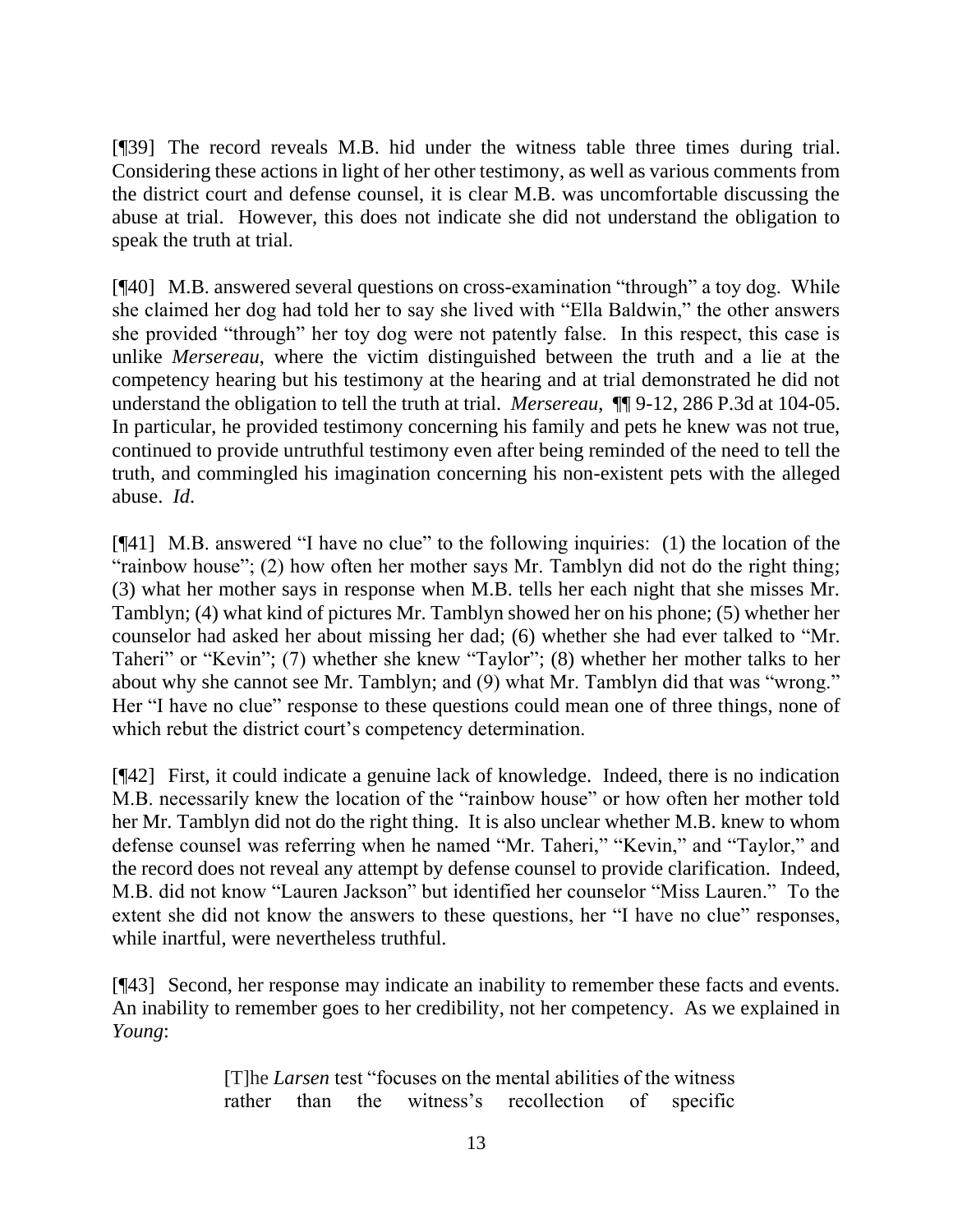events." *Gruwell [v. State],* [2011 WY 67,] ¶ 21, 254 P.3d [223,] 230 [(Wyo. 2011)]. Many witnesses (both children and adults) do not remember certain events or facts. The inability to remember specific matters does not mean a witness is not competent to testify, although it may affect her credibility as a witness. As the district court in this case recognized, competence is not the same as credibility.

*Young*, ¶ 19, 418 P.3d at 229 (some citations omitted).

[¶44] Finally, her response could indicate an unwillingness to answer. This seems the most likely interpretation, especially with respect to those questions pertaining to the abuse as M.B. indicated she was uncomfortable and did not like to talk about what Mr. Tamblyn had done "wrong" in front of people she did not know. *Id.*, ¶ 21, 418 P.3d at 228-29 ("[The victim's] statements that she did not remember the abuse actually show the opposite. Had she truly not remembered, she would not have stated she was scared to talk about it."). But such reluctance to testify at trial does not indicate M.B. did not understand her obligation to speak truthfully. Nor does it refute the third, fourth and fifth *Larsen* factors, especially since she was able to spontaneously speak of the abuse at the competency hearing, recalled the abuse at trial, and answered questions about it during direct examination.

[¶45] The district court did not abuse its discretion in deciding M.B. was competent to testify.

## 2. Was Mr. Tamblyn denied his right to confront a witness against him in *violation of the Sixth Amendment of the United States Constitution and Article 1, § 10 of the Wyoming Constitution?*

[¶46] Mr. Tamblyn argues he was denied his right to confront M.B. because she was not competent to testify as a witness and her behavior and flippant answers to his questions at trial thwarted his ability to cross-examine her. We have already decided the district court did not abuse its discretion in finding M.B. competent to testify. As a result, the success of Mr. Tamblyn's Confrontation Clause argument turns on whether her behavior and answers at trial denied him his ability to effectively cross-examine her.

[¶47] "The constitutional right to confront a witness arises under the Sixth Amendment to the United States Constitution and Article I, Section 10 of the Wyoming Constitution." *Sparks v. State*, 2019 WY 50, ¶ 41, 440 P.3d 1095, 1108 (Wyo. 2019). "The primary right secured by the Confrontation Clause of the United States and Wyoming Constitutions is the right of cross-examination." *Id.* (quoting *Swan v. State*, 2014 WY 38, ¶ 10, 320 P.3d 235, 238 (Wyo. 2014)). *See also, Maryland v. Craig*, 497 U.S. 836, 845, 110 S.Ct. 3157, 3163, 111 L.Ed.2d 666 (1990) ("The central concern of the Confrontation Clause is to ensure the reliability of the evidence against a criminal defendant by subjecting it to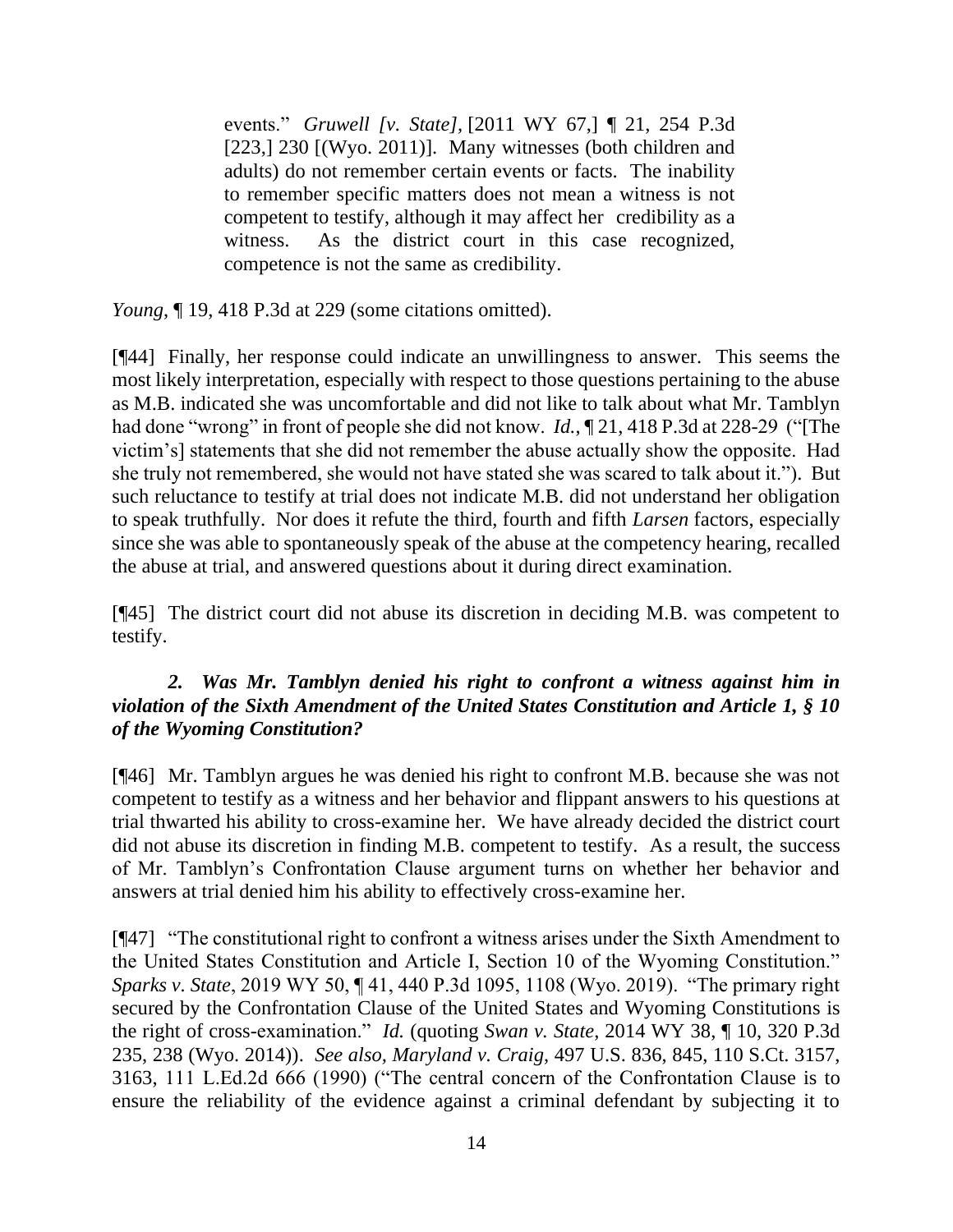rigorous testing in the context of an adversary proceeding before the trier of fact."). The purpose of cross-examination is to test "the believability of a witness and the truth of his testimony." *Sam v. State*, 2017 WY 98, ¶ 17, 401 P.3d 834, 844 (Wyo. 2017) (citing *Davis v. Alaska*, 415 U.S. 308, 316, 94 S.Ct. 1105, 1110, 39 L.Ed.2d 347 (1974)). *See also, Counts v. State*, 2012 WY 70, ¶ 32, 277 P.3d 94, 105 (Wyo. 2012) ("One of the most important aspects of the right of cross-examination is attacking the witness' credibility and the truth of the testimony. Credibility may be tested by interrogation that attempts to reveal possible biases, prejudices, or ulterior motives.") (quotations omitted).

[¶48] "[T]o establish a confrontation violation a defendant must show more than just a denial of the ability to ask specific questions of a particular witness. Rather, a defendant must show that he was prohibited from engaging in otherwise appropriate crossexamination designed to show a prototypical form of bias on the part of the witness . . . to expose to the jury the facts from which jurors . . . could appropriately draw inferences relating to the reliability of the witness." *Broussard v. State*, 2017 WY 73, ¶ 18, 396 P.3d 1016, 1023-24 (Wyo. 2017) (quotations omitted). Moreover, while "the Confrontation Clause guarantees an *opportunity* for effective cross-examination," it does not guarantee "cross-examination that is effective in whatever way, and to whatever extent, the defense might wish." *Delaware v. Fensterer*, 474 U.S. 15, 19-20, 106 S.Ct. 292, 294, 88 L.Ed. 2d 15 (1985) (citation omitted).

[¶49] Thus far, the majority of our Confrontation Clause cases have involved one of three scenarios: (1) restrictions on the scope of cross-examination imposed by law or the district court; (2) restrictions on the right of a defendant to physically confront his accuser; and (3) the admission of out-of-court statements by an absent declarant. *See, e.g., Sparks*, ¶ 40, 440 P.3d at 1108 (first scenario); *Schmidt*, ¶ 45, 401 P.3d at 883 (third scenario); *Villarreal v. State*, 2017 WY 81, ¶ 6, 398 P.3d 512, 515 (Wyo. 2017) (third scenario); *Kramer v. State*, 2012 WY 69, ¶ 17, 277 P.3d 88, 93 (Wyo. 2012) (second scenario); *Bush*, ¶ 50, 193 P.3d at 215 (second scenario); *Hannon*, ¶ 14, 84 P.3d at 329 (first scenario). This case does not involve any of the above scenarios. Neither the law nor the district court restricted Mr. Tamblyn's cross-examination of M.B. She physically appeared at trial. And Mr. Tamblyn is not challenging the admission of M.B.'s out-of-court statements.

[¶50] That being said, we have recognized a defendant's inability to meaningfully crossexamine a witness may violate his right of confrontation. In *In Interest of CB*, 749 P.2d 267, 271 (Wyo. 1988), the juvenile defendant argued he was denied the opportunity to meaningfully cross-examine his three-year old victim due to her failure to answer his questions on cross-examination. *Id*. Although we acknowledged "the right to confront witnesses in a criminal trial is critical and implies the ability to put questions to a witness and obtain answers to elicit information and test witness credibility," we found no constitutional violation. *Id*. at 271-72 (citing *Martinez v. State*, 611 P.2d 831, 837 (Wyo. 1980)). We explained: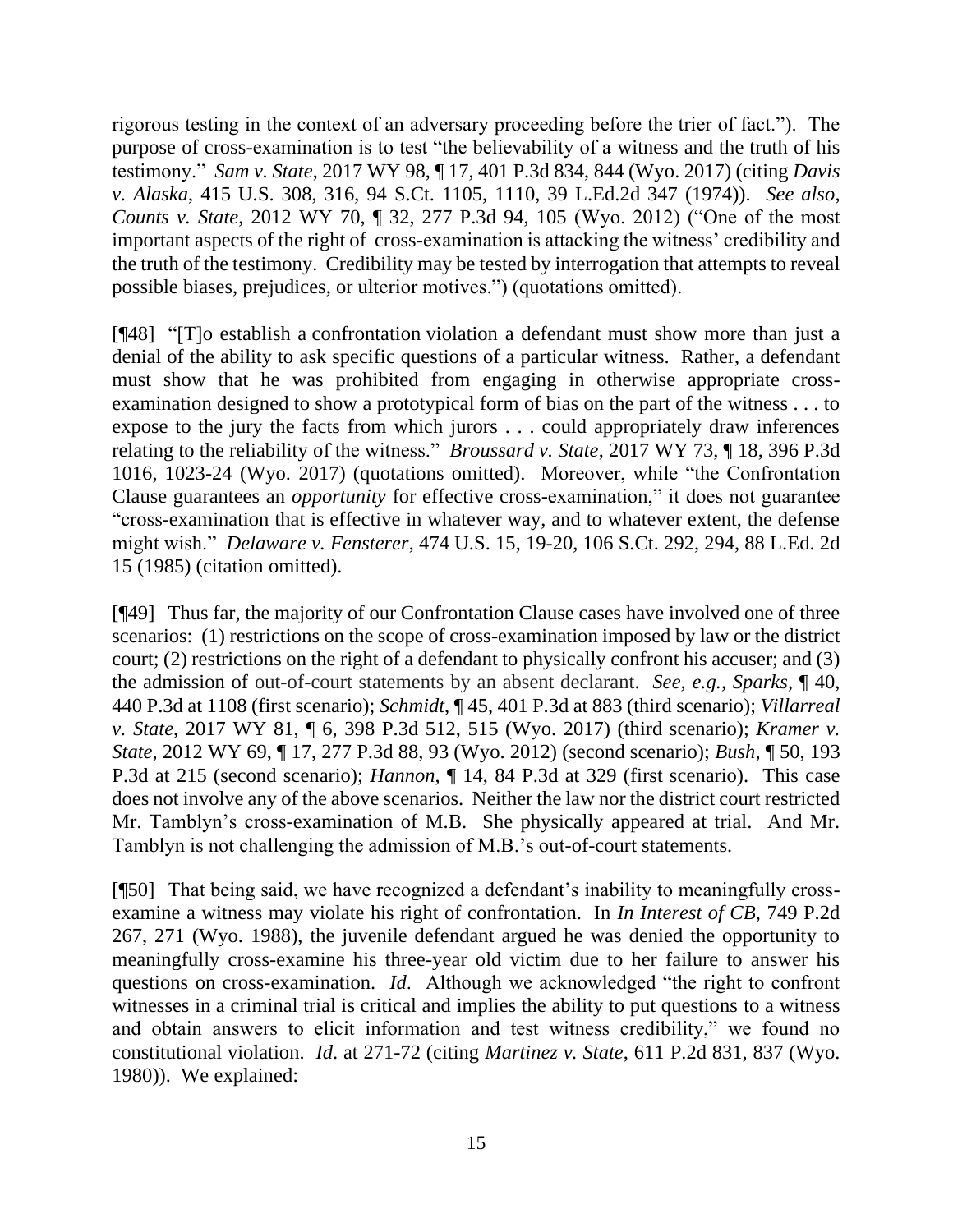This trial record . . . is not an example of an unresponsive witness denying the appellant his right to meaningful crossexamination. While the trial transcript contains testimony in which the victim was not totally responsive, it also contains a minimum of six pages of testimony where the victim answered specific questions pertaining to [C.M.'s] theory of the case. For example, the victim testified at length about what occurred when [C.M.] spanked her in her bedroom the evening of the incident. She also testified that one of [C.M.'s] friends was sleeping on the couch that evening and referred to him by his name. A person is not denied his constitutional rights to confrontation because an adverse witness does not testify in his favor.

*Id*. at 272.

[¶51] Other courts have recognized that "simply putting a child on the stand, regardless of her mental maturity, is not sufficient to eliminate all Confrontation Clause concerns. If, for example, a child is so young that she cannot be cross-examined at all, or if she is 'simply too young and too frightened to be subjected to a thorough direct or cross examination,' the fact that she is physically present in the courtroom should not, in and of itself, satisfy the demands of the Clause." *United States v. Spotted War Bonnet*, 933 F.2d 1471, 1474 (8th Cir. 1991) (quoting *United States v. Dorian*, 803 F.2d 1439, 1446 (8th Cir. 1986)).

[¶52] In *People v. Giron-Chamul*, 245 Cal.App.4th 932, 938-41 (Cal.Ct.App. 2016), the victim, Mr. Giron-Chamul's four-year old daughter, claimed he touched her vagina with his tongue and penis and inserted his finger into her vagina and moved it around. At trial, the daughter testified via closed-circuit television from a jury deliberation room while the parties remained in the courtroom. *Id.* at 942. Her testimony spanned three days, including two days of cross-examination, and involved numerous and frequent breaks. *Id*. at 943-53, 961. Although she answered some substantive questions about the abuse, the majority of the time she resisted responding to such questions by disappearing under the table (over 20 times), saying she did not know, refusing to answer, trying to change the subject, "talking crab" (moving her lips without making a sound), refusing to face the camera, providing unintelligible responses, hiding behind a chair, drawing on a whiteboard, calling defense counsel "boring," and telling him she was "ignoring" him and to leave her alone. *Id*.

[¶53] On appeal, Mr. Giron-Chamul argued the daughter's trial testimony demonstrated she was incompetent to testify and her refusal to answer questions on cross-examination denied him his right of confrontation. *Id*. at 958-59, 961. The California appellate court found no abuse of discretion with respect to the trial court's competency determination but agreed Mr. Giron-Chamul's right to confrontation had been denied because he did not have an adequate opportunity to effectively cross-examine the daughter. *Id*. at 958, 961. With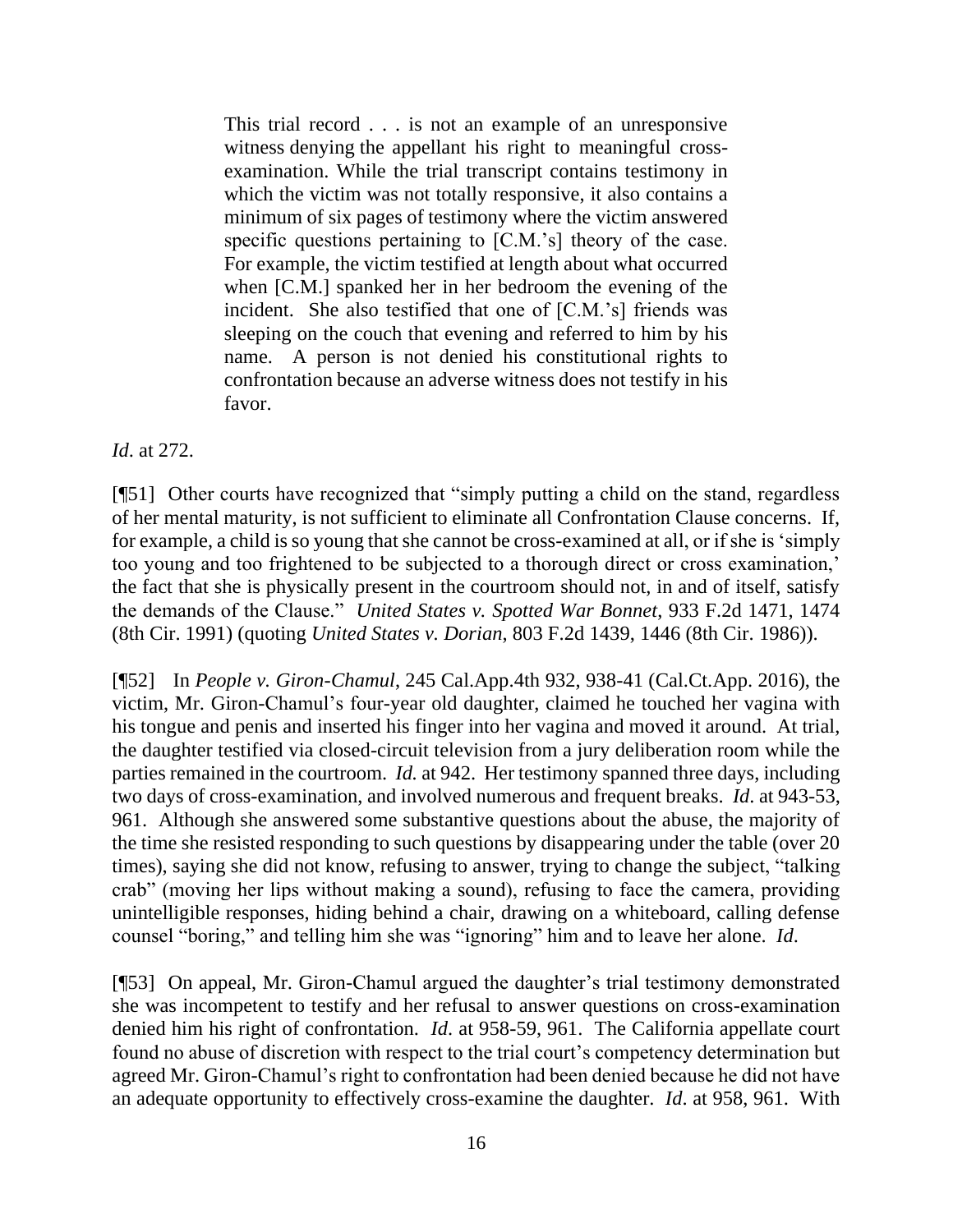respect to his confrontation claim, the court determined the case law "suggest[ed] a continuum on which the right to an opportunity for effective cross-examination is more likely violated as the number of relevant questions that go unanswered increases." *Id*. at 968. It concluded it "need not determine the exact line on the continuum when a child witness's refusal to answer questions impedes cross-examination enough to violate the confrontation clause because the line was clearly crossed here." *Id*. It explained:

> Here, daughter refused to answer hundreds of questions, of which approximately 150 were substantive. And nothing about her lack of cooperation can be attributed to the trial court, prosecutor, or defense counsel, all of whom took laudable measures to try to make it easier for her to testify. These measures included having daughter testify by closed-circuit television, taking frequent recesses during daughter's testimony and breaking early, allowing daughter to move about, draw, and eat while testifying, and questioning daughter gently and at length on safe but irrelevant topics. The trial court and defense counsel also both encouraged the prosecutor's efforts in urging daughter to cooperate, and defense counsel tried to build rapport with daughter rather than to antagonize her. He treated her kindly, did not badger her or become confrontational, and did nothing to cause her to be reticent except to ask her questions—as he was fully entitled to do—about topics she did not want to discuss.

> Despite these measures, daughter refused to respond to many questions that were crucial to testing her claims, particularly those involving her drawing and her report to the day care provider, the forensic interview, and other possible explanations for her apparent sexual knowledge. Nor would she respond to many questions bearing on her credibility more generally, such as follow-up questions about her assertion that Giron-Chamul had defecated in her hair. . . . Daughter's failure to respond to questions on critical topics deprived Giron-Chamul of a full and fair opportunity to probe and expose . . . . infirmities in her testimony and out-of-court statements . . . and her testimony should have been stricken.

*Id.* at 968-69 (quotations and citation omitted).

[¶54] Similarly, in *Commonwealth v. Kirouac*, 542 N.E.2d 270, 271 n.2, 272 (Mass. 1989), the six-year-old victim (four at the time of the abuse) testified "reluctantly" on direct examination as to what occurred between her and Mr. Kirouac but did testify he touched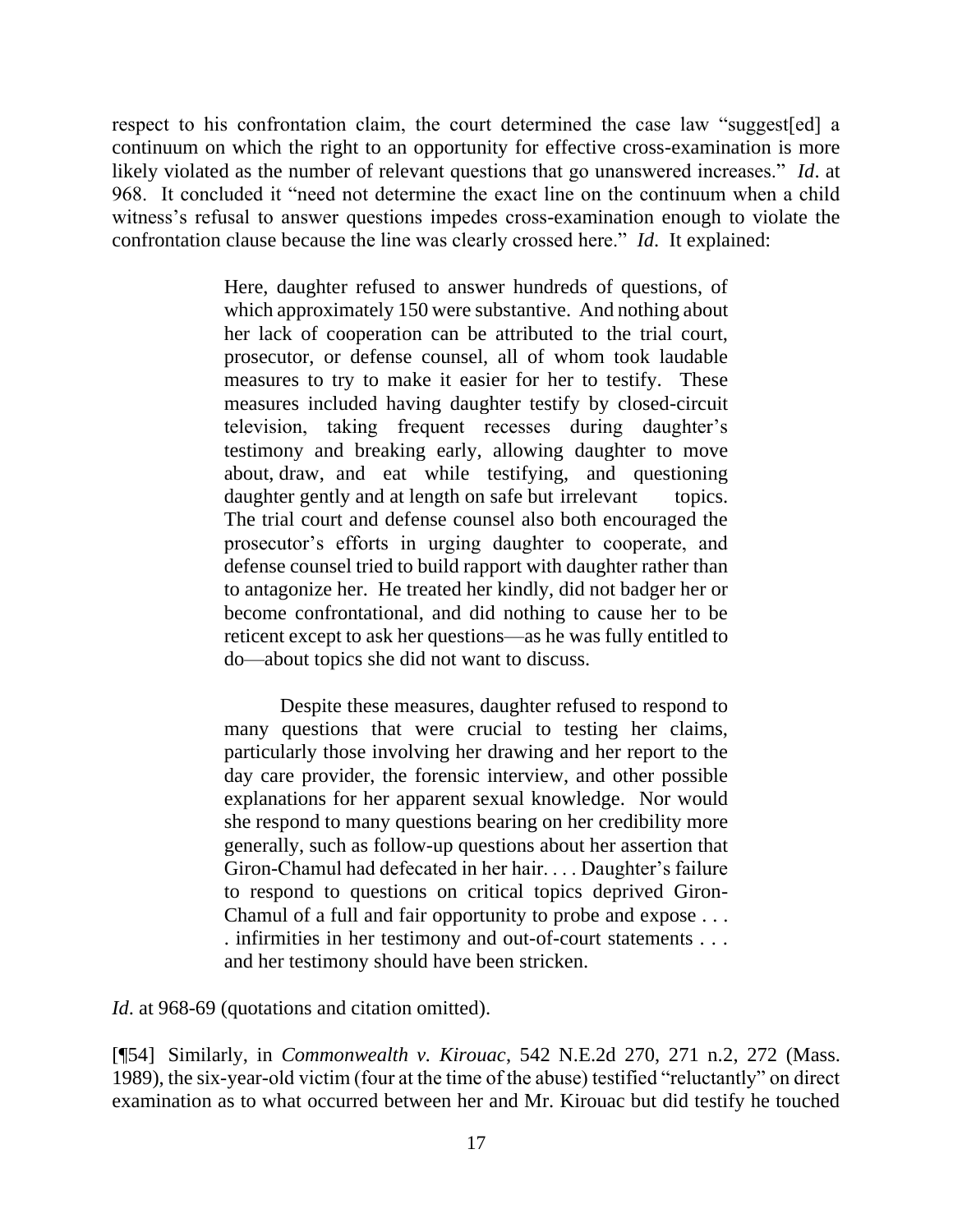her on her "tookie," the word she used to describe her genitalia. After she announced she was tired, the prosecutor attempted to obtain further information from her without success. *Id*. at 272. The trial was adjourned for the day. *Id*. The next day, the victim resisted answering nearly all questions put to her on cross-examination. *Id*. In particular, when asked about her inculpatory testimony the previous day, the victim said she did not remember, was tired, and wanted to go to her nanny's house. *Id*. at 272 n.4. The Massachusetts Supreme Court concluded the victim's lack of cooperation during crossexamination denied Mr. Kirouac any meaningful opportunity for cross-examination in violation of the Confrontation Clause. *Id*. at 270. It reasoned:

> In deciding whether a defendant's constitutional right to cross-examine and thus confront a witness against him has been denied because of an unreasonable limitation of crossexamination, a court must weigh the materiality of the witness's direct testimony and the degree of the restriction on cross-examination. The determination can only be made on a case-by-case basis. Cross-examination that is somewhat impeded, but not totally foreclosed, presents a weaker case for finding a denial of rights than a complete absence of crossexamination. . . .

> [The victim's] testimony was crucial to the prosecution's case, and her total refusal to cooperate on crossexamination was so prejudicial as to deny the defendant his constitutional right to cross-examine her. The issue in this case is not whether the defendant had an opportunity to crossexamine that was not exercised and hence waived. *See* 5 J. Wigmore, Evidence § 1371 at 55–56 (Chadbourn rev. ed. 1974 & Supp.1989). This case more closely parallels a case in which a witness declines to answer all relevant questions on crossexamination or, because of illness or otherwise, is unavailable for cross-examination.

*Id.* at 273. In so concluding, the court distinguished the victim's refusal to cooperate in that case with a prior case wherein the seven-year-old child witness, in response to some of defense counsel's questions about matters to which she had testified earlier, stated she did not remember, yet "answered almost all questions asked of her, did not assert a lapse of memory as a general response to questions, and appear[ed] to have fully and willingly participated in the cross-examination to the best of her ability." *Id*. at 274.

[¶55] In contrast, in *State v. Habersat*, No. 2009AP976–CR, 2010 WL 2671288, \*1 (Wis. Ct. App. July 7, 2010) (unpublished), Mr. Habersat was charged with sexually assaulting five-year-old Cody by placing his mouth on Cody's penis while they were alone in Mr.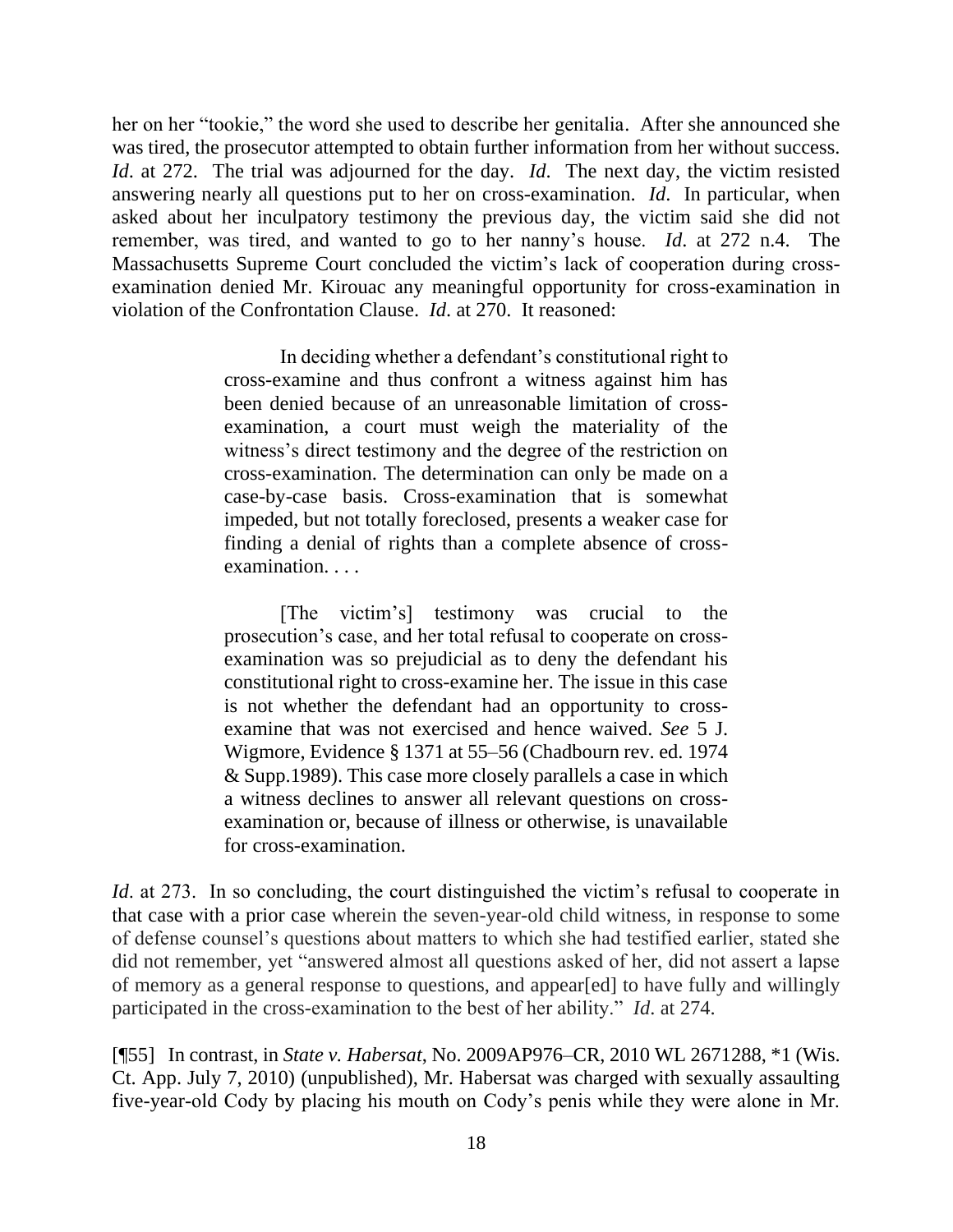Habersat's garage. At trial, Cody (then seven years old) briefly testified. *Id*. at \*2. His testimony spanned seven pages of transcript and consisted mainly of the prosecutor and defense counsel "attempting to elicit from Cody answers to a series of questions such as whether he knew his colors, the difference between a truth and a lie, his first-grade teacher's name and his birth date." *Id*. Neither side asked Cody any questions about the alleged assault. *Id*. Mr. Habersat was convicted and, on appeal, he argued his counsel was ineffective for failing to seek a mistrial because Cody's answers indicated he was unavailable for any meaningful cross-examination in violation of the right to confrontation. *Id*. at \*2, 7. The court rejected that argument:

> The trial court . . . recognized that Cody 'was a very young witness who did not have a complete understanding of what was happening and who was clearly intimidated by the proceeding.' However, as the trial court noted, Cody was produced and was available for cross-examination. Cody struggled answering questions on both direct and crossexamination, but he ultimately was able to testify that he was seven years old and in the first grade, and he was able to identify Habersat. On cross-examination, he acknowledged that Habersat used to live near him, that Habersat lived with [his fiancé], that he did not recall ever going to the State Fair and that he 'came here to talk to us about stuff.'

> Habersat argues that the transcript indicates that Cody 'could not and did not answer questions.' That is simply not true. As noted above, the transcript indicates that Cody was able to answer some questions, either verbally or by nodding or shaking his head. In answer to other questions, he indicated he did not know. This is not a situation where Cody refused to answer questions on cross-examination or was completely unable to do so. Rather, trial counsel elicited some answers and then, without explanation, ended his cross-examination. Perhaps he believed he had successfully shown that Cody was not a reliable witness, or perhaps he was concerned about appearing to badger a sympathetic witness. For whatever reason, trial counsel did not ask Cody questions about what occurred in Habersat's garage or about his taped interview. Trial counsel made the decision to cease questioning. Whether asking additional questions, or taking a break and then resuming questioning, would have led Cody to give more confident and detailed answers, or whether he would have refused to answer any questions, are issues about which we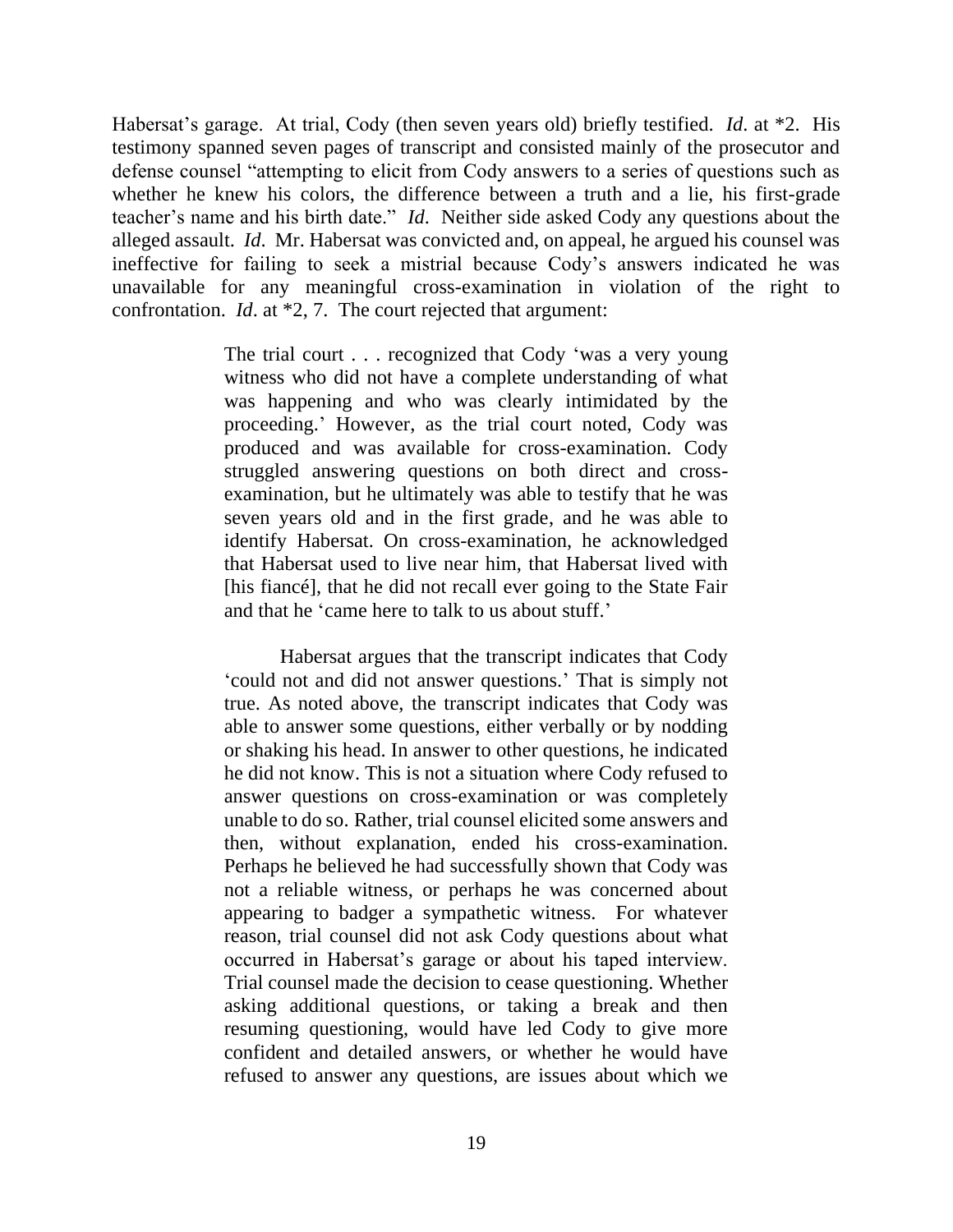decline to speculate. Trial counsel was not deprived of the opportunity to cross-examine Cody.

*Id*. at \*7.

[¶56] In *United States v. McHorse*, 179 F.3d 889, 894 (10th Cir. 1999), Mr. McHorse was charged with sexually abusing three of his nieces. At trial, the government called another niece, seven-year-old Jane Doe E, to testify that Mr. McHorse had sexually abused her when she was four. *Id*. at 894-95. She could not remember, however, what Mr. McHorse had done to her and he chose not to cross examine her. *Id.* at 895, 899. Nevertheless, he argued on appeal that because Jane Doe E could not remember what he had done to her, he could not effectively cross-examine her. *Id*. at 899. The Tenth Circuit disagreed:

> In this case, Defendant had the opportunity to use Jane Doe E's lack of memory to attack her credibility as a witness. But because Jane Doe's testimony was minimally, if at all harmful to Defendant, he had little, if anything to attack. *Cf. Pennsylvania v. Ritchie*, 480 U.S. 39, 51, 107 S.Ct. 989, 94 L.Ed.2d 40 (1987) (Confrontation Clause ensures right of a defendant to face those *who testify against him*). Defendant chose not to cross-examine Jane Doe E because crossexamination may have jogged her memory, resulting in testimony damaging to Defendant. Accordingly, we conclude that Jane Doe's failure to recall the alleged incidents of sexual abuse against her coupled with Defendant's strategy choice not to cross-examine her regarding her lack of memory did not violate Defendant's rights under the Confrontation Clause.

*Id*. at 900.

[¶57] We agree with the *Kirouac* court that whether a defendant has been denied his right to effectively cross-examine a child witness due to the witness's behavior or answers at trial must be decided on a case-by-case basis. Factors relevant to the determination include (1) the extent of the witness's failure to cooperate, including the number and nature of unanswered questions and the victim's motive for not answering (i.e., whether the failure to answer was due to a lack of memory or knowledge or constituted a refusal to answer); (2) the degree to which the trial court, prosecutor or defense counsel contributed to the witness's failure to cooperate or failed to take measures to make it easier for the witness to testify; and (3) the extent to which a lack of cross-examination was the result of strategic choice by defense counsel.

[¶58] M.B.'s behavior in hiding under the witness stand, answering certain questions through a toy dog, and answering some questions with "I have no clue" was certainly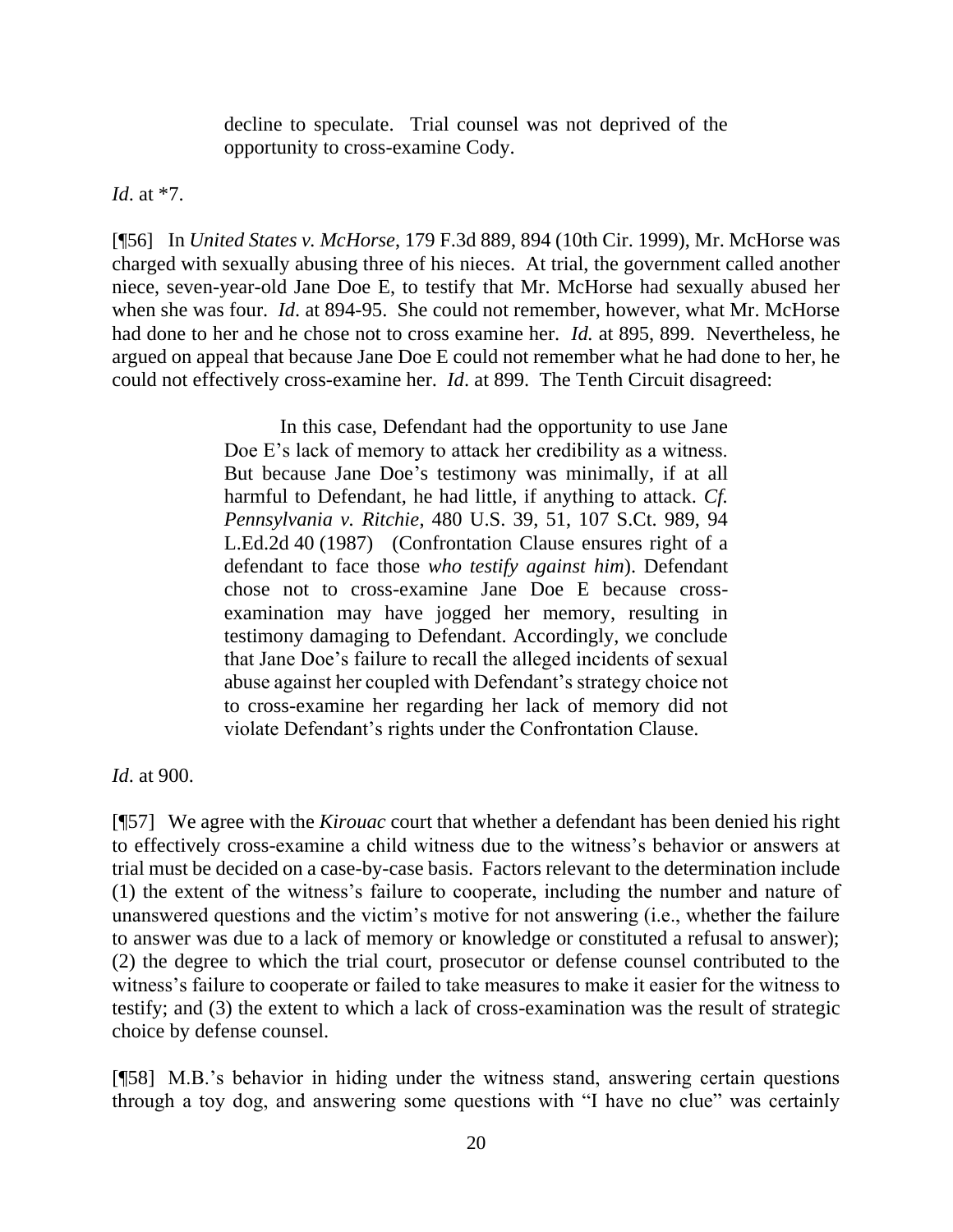problematic. However, she provided verbal responses to practically all of defense counsel's questions including substantive ones about the abuse and any undue influence by her mother or others. Indeed, she testified she told her mother she missed her father, her mother told her she had to "deal with it" because he did not do the right thing, her mother did not tell her what her father did wrong, she had only talked with her mother about what her father had done, she had only spoken with her mother prior to testifying, and she could not see or live with her father because he did something wrong.

[¶59] As stated above, she answered some questions with "I have no clue." However, as also explained above, the record does not reveal whether these answers constituted a refusal to answer questions or rather represented a lack of knowledge, an inability to recall, a misunderstanding of a vague question, or a combination thereof. *Cf. Schmidt v. State*, 2001 WY 73, ¶ 30, 29 P.3d 76, 85 (Wyo. 2001) ("[Mr. Schmidt] had a full and complete opportunity to confront the victim. If he failed to fully avail himself of that opportunity through inartful and objectionable questioning, then that is a matter relating to the admission of evidence, not the Confrontation Clause."). What is clear, however, is that M.B. was uncomfortable talking about what Mr. Tamblyn had done "wrong" in front of people she did not know. Yet, other than requesting a short recess after direct examination and a break in the middle of cross-examination, defense counsel did not take any other measures to eliminate her discomfort. He did not seek another break or an evening recess. He did not attempt to ask her leading questions about the abuse. Rather, he simply "surrender[ed]." As in *Habersat*, "[w]hether asking additional questions, or taking a break and then resuming questioning, would have led [M.B.] to give more confident and detailed answers, or whether [s]he would have refused to answer any questions, are issues about which we decline to speculate." *Habersat*, 2010 WL 2671288 at \*7.

[¶60] Defense counsel's lack of effort leads us to believe his cessation of questioning was strategic. He may not have wanted to appear to be badgering a sympathetic witness, although admittedly that is less of a concern when, as here, the judge is the fact-finder. Or, more importantly, he may not have wanted to risk further damaging disclosures. M.B. testified on direct only that Mr. Tamblyn showed her his private parts. Further inquiry may have led her to disclose he also made her touch his penis.

[¶61] In sum, M.B. answered almost all of the questions posed to her. Her motive in not answering some questions may have been due to a lack of memory, a lack of knowledge or a misunderstanding of an imprecise question as opposed to a refusal to answer. Defense counsel's cessation of questioning appears to have been strategic. This case is more akin to *CM*, *Habersat* and *McHorse* than *Giron-Chamul* and *Kirouac*. Mr. Tamblyn was not denied his right to effectively cross-examine M.B.

[¶62] Any error was also harmless beyond a reasonable doubt. *Broussard,* ¶ 24, 396 P.3d at 1026. *See also, Hannon*, ¶ 11, 84 P.3d at 328 (applying a "harmless error analysis" in assessing whether a Confrontation Clause violation has occurred).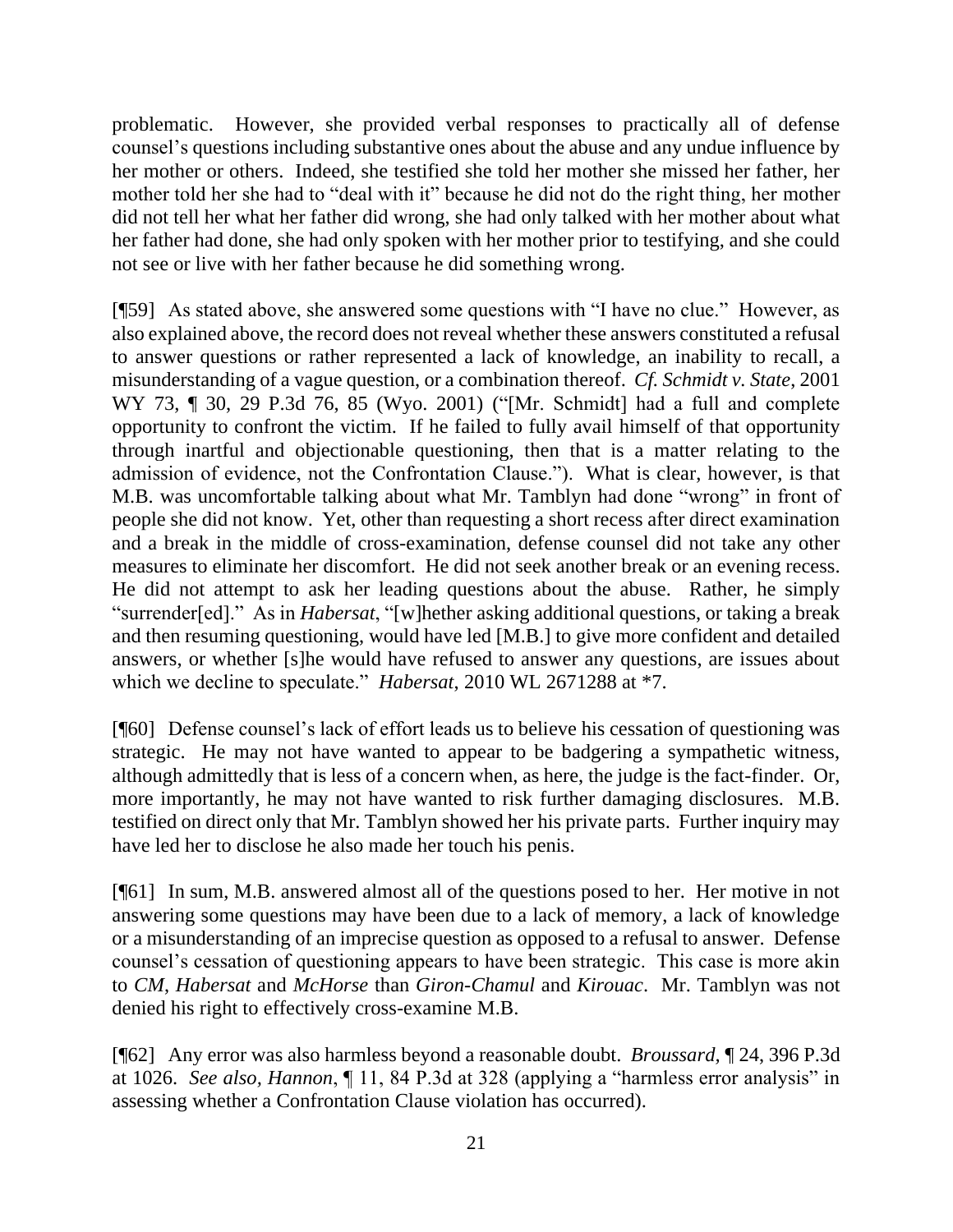[T]he correct inquiry is whether, assuming that the damaging potential of the cross-examination were fully realized, a reviewing court might nonetheless say that the error was harmless beyond a reasonable doubt. Whether such an error is harmless in a particular case depends upon a host of factors, all readily accessible to reviewing courts. These factors include the importance of the witness' testimony in the prosecution's case, whether the testimony was cumulative, the presence or absence of evidence corroborating or contradicting the testimony of the witness on material points, the extent of crossexamination otherwise permitted, and, of course, the overall strength of the prosecution's case.

*Broussard,* ¶ 18, 396 P.3d at 1024 (quoting *Hannon*, ¶ 25, 84 P.3d at 332-33, and *Olden v. Kentucky*, 488 U.S. 227, 232-33, 109 S.Ct. 480, 483-84, 102 L.Ed.2d 513 (1988)).<sup>3</sup>

[¶63] Assuming Mr. Tamblyn would have been able to wholly discredit M.B.'s testimony had he been able to effectively cross-examine her, the verdict would not have been different because her testimony was not the only evidence of guilt. Ms. Baldwin, M.B.'s foster mother, Ms. Hite, and Ms. Jackson testified M.B. disclosed Mr. Tamblyn had showed her his penis and she touched it.<sup>4</sup> Importantly, Mr. Tamblyn himself corroborated the abuse. Indeed, while M.B. testified only that he showed her his penis, Mr. Tamblyn admitted she touched it twice. He also admitted it was possible he had a partial erection at that time. Moreover, S.H.'s testimony demonstrated Mr. Tamblyn's motive in acting as he did was for sexual gratification.

### **CONCLUSION**

<sup>3</sup> In *Bowser v. State*, 2009 WY 54, ¶ 14, 205 P.3d 1018, 1024 (Wyo. 2009), we concluded the district court erred in allowing the minor victim's trial testimony to be taken via video deposition under Wyo. Stat. Ann. § 7-11-408 and the seating arrangement at the video deposition violated Mr. Bowser's constitutional right to confront a witness against him because he was prevented from seeing her while she testified. In determining whether the error was harmless, we concluded we "must disregard [the victim's] testimony entirely. 'An assessment of harmlessness cannot include consideration of whether the witness' testimony would have been unchanged, or the jury's assessment unaltered, had there been confrontation; such an inquiry would obviously involve pure speculation, and harmlessness must therefore be determined on the basis of the remaining evidence.'" *Id.*, ¶ 14, 205 P.3d at 1024 (quoting *Coy v. Iowa*, 487 U.S. 1012, 1021, 108 S.Ct. 2798, 2803, 101 L.Ed.2d 857 (1988)). *Bowser* and *Coy* appear to be limited to the denial of faceto-face confrontation. In any event, the same result ensues. As we will explain, under the harmlessness standard outlined in *Broussard*, we assume Mr. Tamblyn would have been able to wholly discredit M.B.'s testimony had he been allowed to effectively cross-examine her. In other words, we disregard her testimony entirely.

<sup>&</sup>lt;sup>4</sup> Mr. Tamblyn does not challenge the admission of their testimony on appeal.